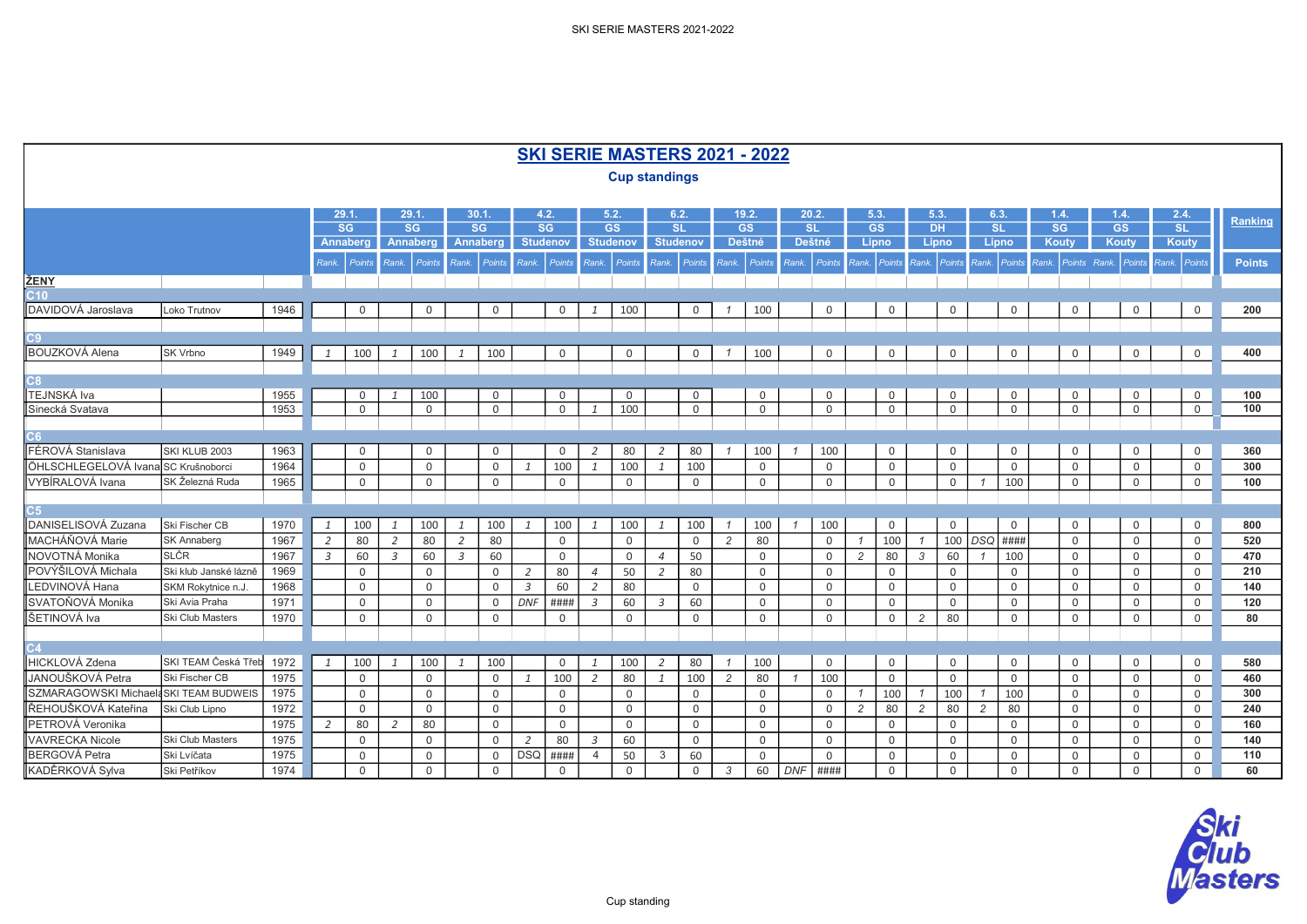|                     |                       |      |       | 29.1            |      | 29.1.        |      | 30.1.     |       | 4.2.            |       | 5.2.            |       | 6.2.            |                | 19.2.     | 20.2  |               |                | 5.3.           | 5.3.      |          |                    | 6.3.      | $\sqrt{1.4}$ . | 1.4.      |                | 2.4. |                | Ranking       |
|---------------------|-----------------------|------|-------|-----------------|------|--------------|------|-----------|-------|-----------------|-------|-----------------|-------|-----------------|----------------|-----------|-------|---------------|----------------|----------------|-----------|----------|--------------------|-----------|----------------|-----------|----------------|------|----------------|---------------|
|                     |                       |      |       | <b>SG</b>       |      | SG           |      | <b>SG</b> |       | <b>SG</b>       |       | <b>GS</b>       |       | <b>SL</b>       |                | <b>GS</b> |       | <b>SL</b>     |                | <b>GS</b>      | <b>DH</b> |          |                    | <b>SL</b> | <b>SG</b>      | <b>GS</b> |                |      | SL             |               |
|                     |                       |      |       | <b>Annaberg</b> |      | Annaberg     |      | Annaberg  |       | <b>Studenov</b> |       | <b>Studenov</b> |       | <b>Studenov</b> |                | Deštné    |       | <b>Deštné</b> |                | <b>Lipno</b>   |           | Lipno    |                    | Lipno     | <b>Kouty</b>   |           | Kouty          |      | <b>Kouty</b>   |               |
|                     |                       |      | Rank. | <b>Points</b>   | Rank | Points       | Rank | Points    | Rank. | Points          | Rank. | Points          | Rank. | Points          | Rank.          | Points    | Rank. | Points        | Rank.          | Points Rank    |           | Points   | Rank. Points Rank. |           | Points Rank.   |           | Points         |      | Rank. Points   | <b>Points</b> |
|                     |                       |      |       |                 |      |              |      |           |       |                 |       |                 |       |                 |                |           |       |               |                |                |           |          |                    |           |                |           |                |      |                |               |
| C3                  |                       |      |       |                 |      |              |      |           |       |                 |       |                 |       |                 |                |           |       |               |                |                |           |          |                    |           |                |           |                |      |                |               |
| HLAVÁČKOVÁ Kristina | Ski Club Masters      | 1979 |       | $\overline{0}$  |      | $\mathbf{0}$ |      | 0         |       | $\mathbf{0}$    |       | 100             |       | 100             | $\overline{2}$ | 80        |       | 100           | $\overline{2}$ | 80             |           | 100      | $\overline{2}$     | 80        | $\overline{0}$ |           | $\mathbf 0$    |      | $\mathbf 0$    | 640           |
| LOJKOVÁ Petra       | Skiklub Chlum         | 1979 |       | $\mathbf{0}$    |      | $\mathbf{0}$ |      | 0         |       | $\mathbf{0}$    |       | 0               |       |                 |                |           |       |               |                | 100            |           | 80       |                    | 100       | $\Omega$       |           | $\mathbf 0$    |      | $\overline{0}$ | 280           |
| <b>CULKOVÁ Dita</b> | TJ Spartak Rokytnice  | 1981 |       | $\mathbf{0}$    |      | $\mathbf{0}$ |      | 0         |       | 0               |       | 0               |       |                 |                | 100       |       | $\mathbf 0$   |                | $\mathbf 0$    |           | $\Omega$ |                    |           | $\Omega$       |           | $\mathbf 0$    |      | $\mathbf 0$    | 100           |
| FILIPOVÁ Regina     |                       | 1977 |       | $\Omega$        |      | $\mathbf{0}$ |      | 0         |       | 100             |       | 0               |       |                 |                |           |       |               |                | $\mathbf 0$    |           | $\Omega$ |                    | 0         | $\Omega$       |           | $\mathbf 0$    |      | $\mathbf 0$    | 100           |
|                     |                       |      |       |                 |      |              |      |           |       |                 |       |                 |       |                 |                |           |       |               |                |                |           |          |                    |           |                |           |                |      |                |               |
| C <sub>2</sub>      |                       |      |       |                 |      |              |      |           |       |                 |       |                 |       |                 |                |           |       |               |                |                |           |          |                    |           |                |           |                |      |                |               |
| ŠTĚPÁNKOVÁ Michaela | TJ LIAZ Jablonec n.N. | 1983 |       | 100             |      | 100          |      | 100       |       | 100             |       | 100             |       | 100             |                | 0         |       | 0             |                | $\mathbf 0$    |           | $\Omega$ |                    | 0         | $\mathbf{0}$   |           | $\mathbf 0$    |      | $\overline{0}$ | 600           |
| MILÁ Jana           | Sokol Špičák          | 1986 |       | $\mathbf{0}$    |      | $\mathbf 0$  |      | 0         |       | 0               |       | 0               |       | 0               |                |           |       |               |                | 100            |           | 100      |                    | 100       | $\mathbf 0$    |           | $\mathbf 0$    |      | $\overline{0}$ | 300           |
| ROUPCOVÁ Eva        | Ski Club Masters      | 1984 |       | $\Omega$        |      | 0            |      | $\Omega$  |       | 0               |       | 0               |       |                 |                | 100       |       | 0             |                | $\mathbf 0$    |           | $\Omega$ |                    |           | $\Omega$       |           | $\mathbf 0$    |      | $\mathbf 0$    | 100           |
|                     |                       |      |       |                 |      |              |      |           |       |                 |       |                 |       |                 |                |           |       |               |                |                |           |          |                    |           |                |           |                |      |                |               |
|                     |                       |      |       |                 |      |              |      |           |       |                 |       |                 |       |                 |                |           |       |               |                |                |           |          |                    |           |                |           |                |      |                |               |
| KÁRNÍKOVÁ Tereza    | HB Ski Team           | 1989 |       | 100             |      | 100          |      | 0         |       | 0               |       | 0               |       | 0               |                | 100       |       | $\mathsf{O}$  |                | $\overline{0}$ |           | $\Omega$ |                    |           | $\overline{0}$ |           | $\overline{0}$ |      | $\overline{0}$ | 300           |
|                     |                       |      |       |                 |      |              |      |           |       |                 |       |                 |       |                 |                |           |       |               |                |                |           |          |                    |           |                |           |                |      |                |               |
|                     |                       |      |       |                 |      |              |      |           |       |                 |       |                 |       |                 |                |           |       |               |                |                |           |          |                    |           |                |           |                |      |                |               |

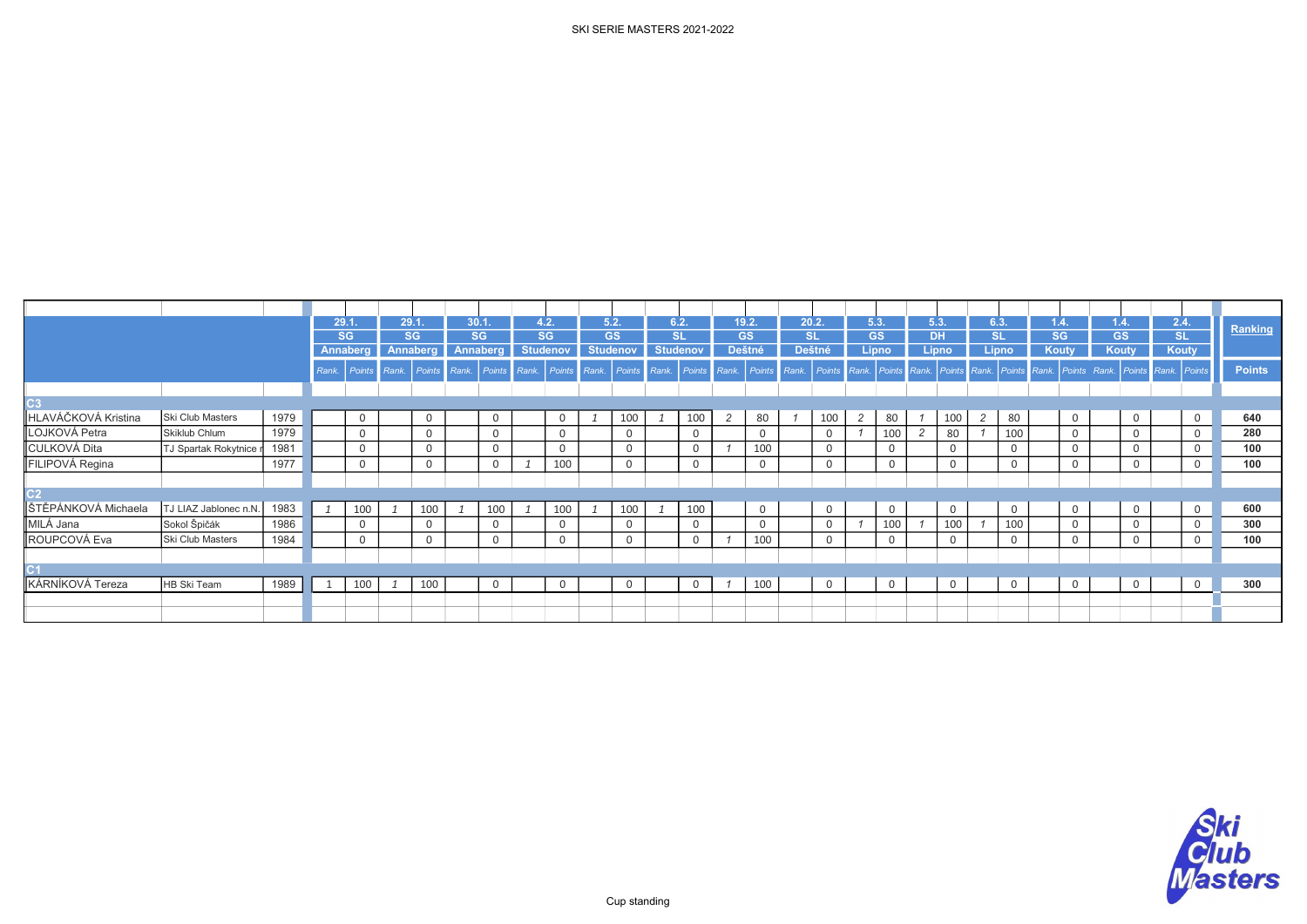|                         |                             |      |                | 29.1.       |                | 29.1            |                | 30.1.           |                | 4.2.            | 5.2.           |                 |                | 6.2.            |                | 19.2.        | 20.2.          |               |                | 5.3.         | 5.3.           |                | 6.3.           |             | 1.4 |              | 1.4.                      | 2.4.           |               |
|-------------------------|-----------------------------|------|----------------|-------------|----------------|-----------------|----------------|-----------------|----------------|-----------------|----------------|-----------------|----------------|-----------------|----------------|--------------|----------------|---------------|----------------|--------------|----------------|----------------|----------------|-------------|-----|--------------|---------------------------|----------------|---------------|
|                         |                             |      |                | <b>SG</b>   |                | <b>SG</b>       |                | SG              |                | <b>SG</b>       |                | <b>GS</b>       |                | <b>SL</b>       |                | <b>GS</b>    | <b>SL</b>      |               |                | <b>GS</b>    | <b>DH</b>      |                | <b>SL</b>      |             |     | SG           | <b>GS</b>                 | SL             | Ranking       |
|                         |                             |      |                | Annaberg    |                | <b>Annaberg</b> |                | <b>Annaberg</b> |                | <b>Studenov</b> |                | <b>Studenov</b> |                | <b>Studenov</b> |                | Deštné       |                | <b>Deštné</b> |                | Lipno        | Lipno          |                | Lipno          |             |     | Kouty        | <b>Koutv</b>              | Kouty          |               |
|                         |                             |      | Rank.          | Points      | Rank.          | Points          | Rank.          | Points          | Rank.          | Points          | Rank.          | Points          |                | Rank. Points    |                | Rank. Points |                | Rank. Points  |                | Rank. Points | Rank. Points   |                | Rank. Points   |             |     |              | Rank. Points Rank. Points | Rank. Points   | <b>Points</b> |
| MUŽI                    |                             |      |                |             |                |                 |                |                 |                |                 |                |                 |                |                 |                |              |                |               |                |              |                |                |                |             |     |              |                           |                |               |
|                         |                             |      |                |             |                |                 |                |                 |                |                 |                |                 |                |                 |                |              |                |               |                |              |                |                |                |             |     |              |                           |                |               |
| <b>B11</b>              |                             |      |                |             |                |                 |                |                 |                |                 |                |                 |                |                 |                |              |                |               |                |              |                |                |                |             |     |              |                           |                |               |
| ČUDA Petr               | Nezařazený člen             | 1941 |                | $\mathbf 0$ |                | $\mathbf 0$     |                | $\mathbf 0$     |                | $\mathsf{O}$    | DNF            | ####            |                | $\mathbf 0$     |                | $\mathbf 0$  |                | $\mathbf 0$   |                | $\mathbf 0$  |                | $\mathsf{O}$   |                | $\mathbf 0$ |     | 0            | $\mathbf 0$               | 0              | 0             |
|                         |                             |      |                |             |                |                 |                |                 |                |                 |                |                 |                |                 |                |              |                |               |                |              |                |                |                |             |     |              |                           |                |               |
| <b>B10</b>              |                             |      |                |             |                |                 |                |                 |                |                 |                |                 |                |                 |                |              |                |               |                |              |                |                |                |             |     |              |                           |                |               |
| HOŘEJŠ Kamil            | Nezařazený člen             | 1946 | 2              | 80          |                | 80              | 2              | 80              | -1             | 100             |                | 100             |                | 0               |                | 0            |                | 0             |                | 0            |                | 0              |                | 0           |     | 0            | 0                         | 0              | 440           |
| <b>VESELÝ Petr</b>      | TJ TŽ Třinec                | 1943 | $\overline{3}$ | 60          | $\overline{3}$ | 60              | $\mathcal{I}$  | 100             |                | $\mathbf 0$     |                | $\mathbf 0$     |                | $\mathbf 0$     |                | $\mathsf 0$  |                | $\mathbf 0$   |                | $\mathbf 0$  |                | $\Omega$       |                | $\mathbf 0$ |     | 0            | $\mathbf 0$               | $\mathbf 0$    | 220           |
| <b>OBELCZ</b> Josef     | sportovnikurzy-cz           | 1945 | $\mathbf{1}$   | 100         | 1              | 100             |                | $\mathbf 0$     |                | 0               |                | 0               |                | $\mathsf{O}$    |                | $\mathbf 0$  |                | $\mathbf 0$   |                | $\mathbf 0$  |                | $\mathbf 0$    |                | $\mathbf 0$ |     | 0            | $\mathbf 0$               | $\mathbf 0$    | 200           |
|                         |                             |      |                |             |                |                 |                |                 |                |                 |                |                 |                |                 |                |              |                |               |                |              |                |                |                |             |     |              |                           |                |               |
| <b>B9</b>               |                             |      |                |             |                |                 |                |                 |                |                 |                |                 |                |                 |                |              |                |               |                |              |                |                |                |             |     |              |                           |                |               |
| DRLÍK Jiří              | <b>SK Annaberg</b>          | 1949 | 1              | 100         | $\mathbf{1}$   | 100             | $\mathbf{1}$   | 100             | <b>DNF</b>     | ####            | -1             | 100             |                | $\mathbf 0$     |                | 100          |                | 100           |                | $\mathbf 0$  |                | 0              |                | $\mathsf 0$ |     | 0            | $\mathsf 0$               | 0              | 600           |
| DOSTÁL Oldřich          | SKI TEAM Česká Třet         | 1947 | $\overline{3}$ | 60          | $\overline{2}$ | 80              | $\overline{2}$ | 80              | 2              | 80              | $\overline{3}$ | 60              | 2              | 80              | 3              | 60           | 3              | 60            |                | $\mathsf 0$  |                | $\mathbf 0$    |                | $\mathbf 0$ |     | $\mathbf 0$  | $\mathbf 0$               | $\mathbf 0$    | 560           |
| <b>FEISSING Michal</b>  | SK SJ SKI                   | 1947 |                | $\mathbf 0$ |                | $\mathbf 0$     |                | $\mathbf 0$     | 1              | 100             | DSQ            | ####            | $\mathbf{1}$   | 100             |                | $\mathbf 0$  |                | $\mathbf 0$   |                | $\mathbf 0$  |                | $\mathbf 0$    |                | $\mathbf 0$ |     | 0            | $\mathbf 0$               | $\overline{0}$ | 200           |
| <b>WEIS František</b>   | T.O.Yukon                   | 1951 |                | $\mathbf 0$ |                | $\mathbf 0$     |                | $\mathbf 0$     |                | $\mathbf{0}$    |                | 0               |                | $\overline{0}$  |                | $\mathbf 0$  |                | $\Omega$      | $\mathcal I$   | 100          | $\mathcal{I}$  | 100            | DSQ            | ####        |     | $\mathbf 0$  | $\mathbf 0$               | 0              | 200           |
| OTTA Jiří               | SJ Ski                      | 1951 |                | $\mathbf 0$ |                | $\mathbf 0$     |                | $\mathbf 0$     |                | 0               |                | 0               |                | $\mathsf{O}$    |                | $\mathbf 0$  |                | $\Omega$      | $\overline{2}$ | 80           | $\overline{c}$ | 80             | DSQ            | ####        |     | 0            | $\mathbf 0$               | 0              | 160           |
| <b>DRLÍK Pavel</b>      | Nezařazený člen             | 1951 |                | $\Omega$    |                | $\Omega$        |                | $\Omega$        |                | $\mathbf 0$     |                | $\Omega$        |                | $\mathbf 0$     | $\overline{4}$ | 50           | 2              | 80            |                | $\Omega$     |                | $\Omega$       |                | $\mathbf 0$ |     | $\Omega$     | $\Omega$                  | $\overline{0}$ | 130           |
| KUTÁČ František         | Ski Bila                    | 1948 | $\overline{4}$ | 50          | 3              | 60              |                | $\mathbf 0$     |                | $\mathbf 0$     |                | $\mathbf 0$     |                | $\mathbf 0$     |                | $\mathbf 0$  |                | $\Omega$      |                | $\mathbf 0$  |                | $\overline{0}$ |                | $\mathbf 0$ |     | $\mathbf 0$  | $\mathbf 0$               | 0              | 110           |
| <b>MULLER Jaroslav</b>  | HanspaulSki Team            | 1951 |                | $\mathbf 0$ |                | 0               |                | 0               |                | 0               | 2              | 80              |                | $\mathbf 0$     |                | $\mathsf 0$  |                | $\mathbf 0$   |                | $\mathsf 0$  |                | $\mathbf 0$    |                | 0           |     | $\mathbf 0$  | $\mathsf 0$               | 0              | 80            |
| NECHANICKÝ Jaroslav     | <b>TJ Spartak Rokytnice</b> | 1950 |                | $\Omega$    |                | $\mathbf 0$     |                | $\mathbf 0$     |                | 0               |                | 0               |                | $\mathbf 0$     | $\overline{2}$ | 80           |                | $\mathbf 0$   |                | $\mathbf 0$  |                | $\overline{0}$ |                | $\mathbf 0$ |     | $\mathbf 0$  | $\mathbf 0$               | $\mathbf 0$    | 80            |
| POKLUDA Ladislav        | <b>SK Anaberg</b>           | 1949 | 2              | 80          | <b>DSQ</b>     | ####            |                | $\mathbf 0$     |                | $\mathbf 0$     |                | 0               |                | $\mathbf 0$     |                | $\mathbf 0$  |                | $\mathbf 0$   |                | $\mathbf 0$  |                | $\mathbf 0$    |                | $\mathbf 0$ |     | 0            | $\mathbf 0$               | $\mathbf 0$    | 80            |
| <b>KOBYLKA Pavel</b>    | <b>HansPaulSki</b>          | 1951 |                | $\Omega$    |                | 0               |                | $\mathbf 0$     |                | $\mathbf 0$     | $\overline{4}$ | 50              |                | $\mathbf 0$     |                | $\mathbf 0$  |                | $\Omega$      |                | $\mathbf 0$  |                | $\mathbf 0$    |                | $\mathbf 0$ |     | 0            | $\mathbf 0$               | $\mathbf 0$    | 50            |
| <b>SCHUBERT Jaromír</b> | Sokol Malá Skála            | 1950 |                | $\mathbf 0$ |                | $\mathsf 0$     |                | $\mathbf 0$     |                | 0               | 5              | 45              |                | $\mathsf{O}$    |                | $\mathsf 0$  |                | $\mathsf 0$   |                | $\mathsf 0$  |                | $\mathbf 0$    |                | $\mathsf 0$ |     | $\mathsf{O}$ | $\mathsf 0$               | $\mathsf{O}$   | 45            |
|                         |                             |      |                |             |                |                 |                |                 |                |                 |                |                 |                |                 |                |              |                |               |                |              |                |                |                |             |     |              |                           |                |               |
| <b>B8</b>               |                             |      |                |             |                |                 |                |                 |                |                 |                |                 |                |                 |                |              |                |               |                |              |                |                |                |             |     |              |                           |                |               |
| <b>HÁJEK Jiří</b>       | Ski klub Kralupy            | 1954 | 2              | 80          | 3              | 60              | 2              | 80              | 5              | 45              | 5              | 45              | $\overline{3}$ | 60              | 5              | 45           | 3              | 60            | $\mathcal{S}$  | 60           | $\overline{4}$ | 50             | $\overline{c}$ | 80          |     | 0            | $\mathbf 0$               | $\overline{0}$ | 665           |
| SLÁMA Vladimír Jakub    | Nezařazený člen             | 1953 | $\mathbf{1}$   | 100         | $\mathbf{1}$   | 100             |                | $\mathbf 0$     | $\overline{3}$ | 60              | 2              | 80              |                | $\mathbf 0$     | 3              | 60           | 2              | 80            |                | $\Omega$     |                | $\Omega$       |                | $\mathbf 0$ |     | $\mathbf 0$  | $\mathbf 0$               | $\mathbf 0$    | 480           |
| POHANKA Petr            | Sokol Špičák                | 1956 |                | $\mathbf 0$ |                | $\mathbf 0$     |                | $\mathbf 0$     |                | $\mathbf 0$     |                | 0               |                | $\mathbf 0$     |                | $\mathbf 0$  |                | $\mathbf 0$   | $\mathcal I$   | 100          | $\mathcal I$   | 100            |                | 100         |     | 0            | $\mathbf 0$               | $\mathbf 0$    | 300           |
| lČEŘOVSKÝ Jiří          | TJ LIAZ Jablonec n          | 1955 |                | $\Omega$    |                | $\Omega$        |                | $\mathbf 0$     | 2              | 80              | 1              | 100             |                | $\mathbf 0$     | 2              | 80           |                | $\mathbf 0$   |                | $\mathbf 0$  |                | $\mathbf 0$    |                | $\mathbf 0$ |     | $\mathbf 0$  | $\mathbf 0$               | $\overline{0}$ | 260           |
| SLAVÍK Jiří             | <b>Start Brno</b>           | 1954 | $\overline{4}$ | 50          | 2              | 80              | $\mathcal{I}$  | 100             |                | $\Omega$        |                | $\mathsf{O}$    |                | $\mathbf 0$     |                | $\mathsf 0$  |                | $\mathbf 0$   |                | $\mathbf 0$  |                | $\mathbf 0$    |                | $\mathbf 0$ |     | $\mathbf 0$  | $\mathbf 0$               | 0              | 230           |
| <b>EBEDA Adolf</b>      | SJ Ski                      | 1954 |                | $\mathbf 0$ |                | $\mathbf 0$     |                | $\mathbf 0$     | $\overline{4}$ | 50              | $\mathcal{Z}$  | 60              | $\mathbf{1}$   | 100             |                | $\mathbf 0$  |                | $\mathbf 0$   |                | $\mathbf 0$  |                | $\mathbf 0$    |                | $\mathbf 0$ |     | 0            | $\mathbf 0$               | 0              | 210           |
| SEDLÁČEK Jindřich       | SK Arnika Plzeň             | 1956 |                | $\mathbf 0$ |                | $\mathbf 0$     |                | $\mathbf 0$     |                | $\mathbf 0$     |                | 0               |                | $\mathbf{0}$    |                | $\mathbf 0$  |                | $\mathbf 0$   | 2              | 80           | $\overline{c}$ | 80             | $\overline{4}$ | 50          |     | $\mathbf 0$  | $\mathbf 0$               | $\mathbf 0$    | 210           |
| DANIŠ Emil              | 1.Ski Masters Club          | 1953 |                | $\mathbf 0$ |                | $\mathbf 0$     |                | $\mathsf 0$     |                | 0               |                | 0               |                | $\mathbf 0$     |                | 100          |                | 100           |                | $\mathsf 0$  |                | $\mathbf 0$    |                | $\mathsf 0$ |     | $\mathsf{O}$ | $\mathsf 0$               | 0              | 200           |
| <b>ABAFFY Róbert</b>    | 1.Ski Masters Club          | 1955 | $\mathcal{Z}$  | 60          | $\overline{4}$ | 50              |                | $\mathbf 0$     |                | $\mathbf 0$     |                | $\mathsf{O}$    |                | $\mathbf 0$     | 6              | 40           | $\overline{4}$ | 50            |                | $\Omega$     |                | $\Omega$       |                | $\Omega$    |     | 0            | $\mathbf 0$               | $\mathbf 0$    | 200           |
| <b>HOKR Miroslav</b>    | Sokol Špičák                | 1955 |                | $\mathbf 0$ |                | $\mathbf 0$     |                | $\mathbf 0$     |                | $\mathbf 0$     |                | $\mathbf 0$     |                | $\mathbf 0$     |                | $\mathbf 0$  |                | $\mathbf 0$   | $\overline{4}$ | 50           | 3              | 60             | 3              | 60          |     | 0            | $\mathbf 0$               | $\overline{0}$ | 170           |
| NÁVESNIK Jiří           | SJ SKi                      | 1956 |                | $\mathbf 0$ |                | $\mathbf 0$     |                | $\mathbf 0$     | $\mathbf{1}$   | 100             | <b>DNF</b>     | ####            |                | $\mathbf 0$     |                | $\mathbf 0$  |                | $\Omega$      |                | $\mathbf 0$  |                | $\mathbf 0$    |                | $\mathbf 0$ |     | $\mathbf 0$  | $\mathbf 0$               | $\mathsf{O}$   | 100           |
| <b>OTTA Martin</b>      | SJ Ski                      | 1954 |                | $\mathbf 0$ |                | 0               |                | $\mathbf 0$     |                | 0               |                | 0               | $\overline{2}$ | 80              |                | $\mathbf 0$  |                | $\Omega$      |                | $\mathbf 0$  |                | $\overline{0}$ |                | $\mathbf 0$ |     | $\mathbf 0$  | $\mathbf 0$               | $\mathsf{O}$   | 80            |
| ZBYSZYNSKI Zbigniew     | Nartomaniak                 | 1953 |                | $\mathbf 0$ |                | $\mathbf 0$     |                | $\mathbf 0$     |                | 0               |                | 0               |                | $\mathbf 0$     | $\overline{4}$ | 50           | <b>DNF</b>     | ####          |                | $\mathbf 0$  |                | $\overline{0}$ |                | $\mathbf 0$ |     | 0            | $\mathbf 0$               | $\mathsf{O}$   | 50            |
| Mužíček Oskar           | LIAZ Jablonec nad Nis       | 1955 |                | $\mathbf 0$ |                | $\mathbf 0$     |                | $\mathbf 0$     |                | $\mathbf 0$     | $\overline{4}$ | 50              |                | $\mathbf 0$     |                | $\mathbf 0$  |                | $\mathbf 0$   |                | $\mathbf 0$  |                | $\mathbf 0$    |                | $\mathbf 0$ |     | 0            | $\mathbf 0$               | $\mathbf 0$    | 50            |
| BROŽEK Jan              | Ski klub Kralupy            | 1955 |                | $\mathbf 0$ |                | 0               |                | $\mathbf 0$     | 6              | 40              |                | 0               |                | $\mathsf{O}$    |                | 0            |                | $\mathsf 0$   |                | $\mathsf 0$  |                | $\mathsf 0$    |                | 0           |     | 0            | $\mathsf 0$               | 0              | 40            |

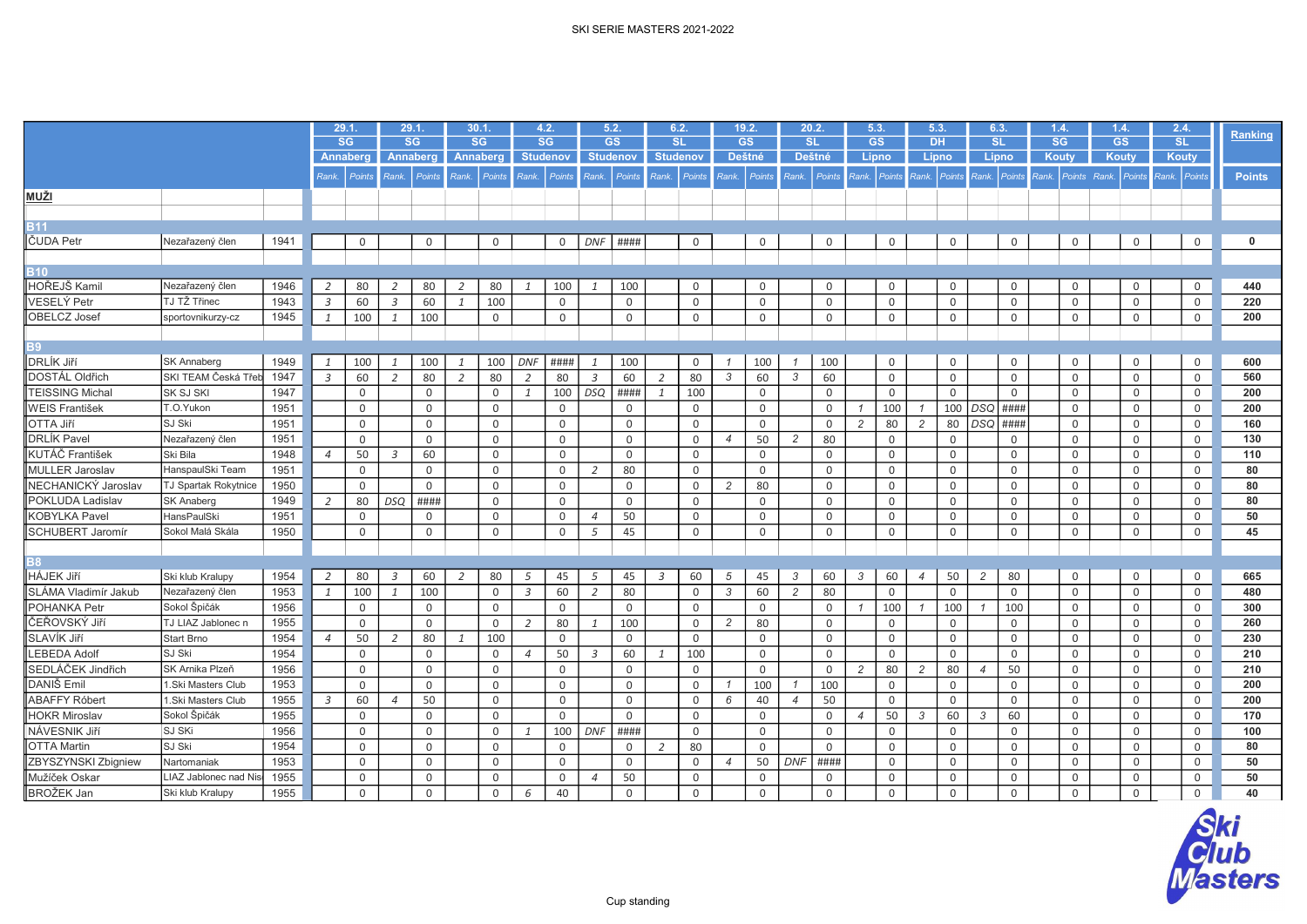|                          |                      |      |                | 29.1          |       | 29.1      |                | 30.1.       |       | 4.2.            | 5.2.            |           | 6.2.           |                 | 19.2.          |                     | 20.2.          |                     | 5.3.           |             | 5.3                |             | 6.3.                     |               | 1.4.               |          | 1.4.        |              | 2.4.           | Ranking       |
|--------------------------|----------------------|------|----------------|---------------|-------|-----------|----------------|-------------|-------|-----------------|-----------------|-----------|----------------|-----------------|----------------|---------------------|----------------|---------------------|----------------|-------------|--------------------|-------------|--------------------------|---------------|--------------------|----------|-------------|--------------|----------------|---------------|
|                          |                      |      |                | <b>SG</b>     |       | <b>SG</b> |                | <b>SG</b>   |       | <b>SG</b>       |                 | <b>GS</b> |                | <b>SL</b>       |                | <b>GS</b><br>Deštné |                | <b>SL</b><br>Deštné | <b>GS</b>      | Lipno       | <b>DH</b><br>Lipno |             | <b>SL</b>                | Lipno         | <b>SG</b><br>Kouty |          | <b>GS</b>   |              | SL<br>Kouty    |               |
|                          |                      |      |                | Annaberg      |       | Annaberg  |                | Annaberg    |       | <b>Studenov</b> | <b>Studenov</b> |           |                | <b>Studenov</b> |                |                     |                |                     |                |             |                    |             |                          |               |                    |          | Kouty       |              |                |               |
|                          |                      |      | Rank.          | <b>Points</b> | Rank. | Points    | Rank.          | Points      | Rank. | Points          | Rank.           | Points    | Rank.          | Points          | Rank.          | Points              | Rank.          | <b>Points</b>       | Rank.          | Points      | Rank.              | Points      | Rank.                    | <i>Points</i> | Rank.              | Points   | Rank.       | Points Rank. | Points         | <b>Points</b> |
| <b>B7</b>                |                      |      |                |               |       |           |                |             |       |                 |                 |           |                |                 |                |                     |                |                     |                |             |                    |             |                          |               |                    |          |             |              |                |               |
| <b>HLAVÁČ Pavel</b>      | <b>SJ Ski</b>        | 1960 | $\overline{3}$ | 60            | 2     | 80        |                | 100         |       | $\mathbf{0}$    |                 | 0         |                | 0               | $\overline{4}$ | 50                  | 4              | 50                  |                | 100         |                    | 100         |                          | 100           |                    | $\Omega$ |             | $\mathbf{0}$ | $\overline{0}$ | 640           |
| DADÁK Michal             | PRO SKI Prostějov    | 1961 | 6              | 40            | 10    | 26        | $\overline{2}$ | 80          |       | 50              | 5               | 45        |                | 50              |                | 24                  | 8              | 32                  | 3              | 60          | $\overline{2}$     | 80          | $\overline{c}$           | 80            |                    | $\Omega$ | 0           |              | 0              | 567           |
| ŠKODA Zdeněk             | TJ Bižu Jablonec     | 1959 |                | 0             |       | $\Omega$  |                | $\Omega$    |       | $\Omega$        |                 | 100       |                | 100             | $\overline{c}$ | 80                  |                | 100                 |                | $\Omega$    |                    | 0           |                          | $\Omega$      |                    | $\Omega$ | $\mathbf 0$ |              | $\Omega$       | 380           |
| <b>FRAJT Daniel</b>      | <b>SK SJ SKI</b>     | 1959 | 8              | 32            | 8     | 32        | 3              | 60          | 3     | 60              |                 | 50        | $\overline{3}$ | 60              | 10             | 26                  | 9              | 29                  |                | $\Omega$    |                    | 0           |                          |               |                    | $\Omega$ | 0           |              | $\Omega$       | 349           |
| <b>NECID Josef</b>       | <b>HB Ski</b>        | 1961 | 9              | 29            |       | 36        |                | 0           |       | 0               |                 | 36        |                | 0               |                | 0                   |                | 0                   |                | 50          | 3                  | 60          | $\boldsymbol{\varDelta}$ | 50            |                    | 0        | $\mathbf 0$ |              | $\mathbf 0$    | 261           |
| NOVÁK Josef              | <b>SK Annaberg</b>   | 1959 |                | 100           |       | 100       | 3              | 60          |       | $\Omega$        |                 | $\Omega$  |                | $\Omega$        |                | 0                   |                | 0                   |                | $\Omega$    |                    | $\mathbf 0$ |                          | $\Omega$      |                    | $\Omega$ |             | $\mathbf 0$  | $\Omega$       | 260           |
| <b>HAUER Pavel</b>       | SC Krušnoborci       | 1957 |                | 0             |       | 0         |                | 0           | 2     | 80              | 3               | 60        | 2              | 80              |                | $\mathbf{0}$        |                | 0                   |                | 0           |                    | $\mathbf 0$ |                          |               |                    | 0        | 0           |              | $\overline{0}$ | 220           |
| <b>BARABAS Stanislaw</b> | Polsko               | 1956 |                | 0             |       | 0         |                | 0           |       | $\Omega$        |                 | $\Omega$  |                | $\Omega$        |                | 100                 | $\overline{2}$ | 80                  |                | $\Omega$    |                    | $\mathbf 0$ |                          | $\Omega$      |                    | $\Omega$ | $\mathbf 0$ |              | $\Omega$       | 180           |
| <b>KRÝDL Jindřich</b>    | SC Krušnoborci       | 1960 |                | 0             |       | 0         |                | $\mathbf 0$ |       | 100             | $\overline{2}$  | 80        | <b>DNF</b>     | ####            |                | $\mathbf{0}$        |                | 0                   |                | $\mathbf 0$ |                    | $\mathbf 0$ |                          | $\cap$        |                    | $\Omega$ | $\mathbf 0$ |              | $\overline{0}$ | 180           |
| <b>KRYJ Mariusz</b>      | PL                   | 1961 | 2              | 80            | 5     | 45        |                | 0           |       | $\mathbf 0$     |                 | 0         |                | 0               | 5              | 45                  |                | 0                   |                | $\Omega$    |                    | $\mathbf 0$ |                          |               |                    | $\Omega$ | $\mathbf 0$ |              | $\overline{0}$ | 170           |
| RŮT Tomáš                | SKI KLUB 2003        | 1959 | 10             | 26            |       | 50        |                | $\Omega$    |       | $\Omega$        |                 | $\Omega$  |                | $\Omega$        |                | 36                  |                | 36                  |                | $\Omega$    |                    | $\Omega$    |                          |               |                    | $\Omega$ |             | $\Omega$     | $\Omega$       | 148           |
| <b>KLUCH Jiří</b>        | PRO SKI Prostějov    | 1957 |                | 36            | 9     | 29        |                | 0           |       | $\mathbf 0$     |                 | 0         |                | 0               | 9              | 29                  | 6              | 40                  |                | 0           |                    | $\mathbf 0$ |                          |               |                    | $\Omega$ | $\mathbf 0$ |              | $\Omega$       | 134           |
| <b>DIBDIAK Jozef</b>     | <b>KL</b> Oravv      | 1957 |                | $\mathbf 0$   |       | $\Omega$  |                | $\mathbf 0$ |       | 0               |                 | 0         |                | 0               | 3              | 60                  | 3              | 60                  |                | $\Omega$    |                    | $\mathbf 0$ |                          | $\Omega$      |                    | $\Omega$ |             | $\mathbf 0$  | $\overline{0}$ | 120           |
| <b>KLUS Adam</b>         | TJ TŽ Třinec         | 1959 |                | 50            | 3     | 60        |                | 0           |       | $\mathbf 0$     |                 | 0         |                | 0               |                | 0                   |                | 0                   |                | $\Omega$    |                    | 0           |                          |               |                    | $\Omega$ | 0           |              | $\Omega$       | 110           |
| ∨YMLÁTIL Vlastimil       | PRO SKI Prostějov    | 1958 | 5              | 45            | 6     | 40        |                | 0           |       | $\mathbf 0$     |                 | 0         |                | 0               |                | 0                   |                | 0                   |                | $\Omega$    |                    | $\mathbf 0$ |                          |               |                    | $\Omega$ | $\mathbf 0$ |              | $\mathbf{0}$   | 85            |
| <b>CISLER Antonín</b>    | SK Chlum             | 1959 |                | $\Omega$      |       | $\Omega$  |                | 0           |       | $\mathbf{0}$    |                 | 0         |                | 0               |                | $\Omega$            |                | $\Omega$            | $\overline{c}$ | 80          |                    | 0           |                          | $\cap$        |                    | $\Omega$ |             | $\Omega$     | $\Omega$       | 80            |
| <b>SVINKA Petr</b>       | Racing team Záhrobsk | 1960 |                | $\mathbf 0$   |       | 0         |                | 0           |       | $\mathbf{0}$    |                 | 0         |                | 0               | 8              | 32                  | 5              | 45                  |                | 0           |                    | $\mathbf 0$ |                          |               |                    | $\Omega$ | 0           |              | $\Omega$       | 77            |
| LANDROCK Peter           | GER                  | 1958 |                | 0             |       | 0         |                | 0           |       | 0               |                 | 0         |                | 0               |                | $\Omega$            |                | $\Omega$            |                | $\Omega$    |                    | $\Omega$    | 3                        | 60            |                    | $\Omega$ | 0           |              | $\Omega$       | 60            |
| Novotný Petr             | <b>SK Figura</b>     | 1959 |                | 0             |       | 0         |                | 0           |       | 0               |                 | $\Omega$  |                | $\Omega$        | 6              | 40                  | <b>DNF</b>     | ####                |                | $\mathbf 0$ |                    | $\mathbf 0$ |                          | $\Omega$      |                    | $\Omega$ |             | 0            | $\Omega$       | 40            |
| NOVÁK JIří               | TJ Sokol Nové Straše | 1958 |                | $\mathbf 0$   |       | 0         |                | 0           |       | $\mathbf{0}$    | 6               | 40        |                | 0               |                | 0                   |                | 0                   |                | $\mathbf 0$ |                    | $\mathbf 0$ |                          | $\Omega$      |                    | 0        | 0           |              | $\mathbf 0$    | 40            |
|                          |                      |      |                |               |       |           |                |             |       |                 |                 |           |                |                 |                |                     |                |                     |                |             |                    |             |                          |               |                    |          |             |              |                |               |

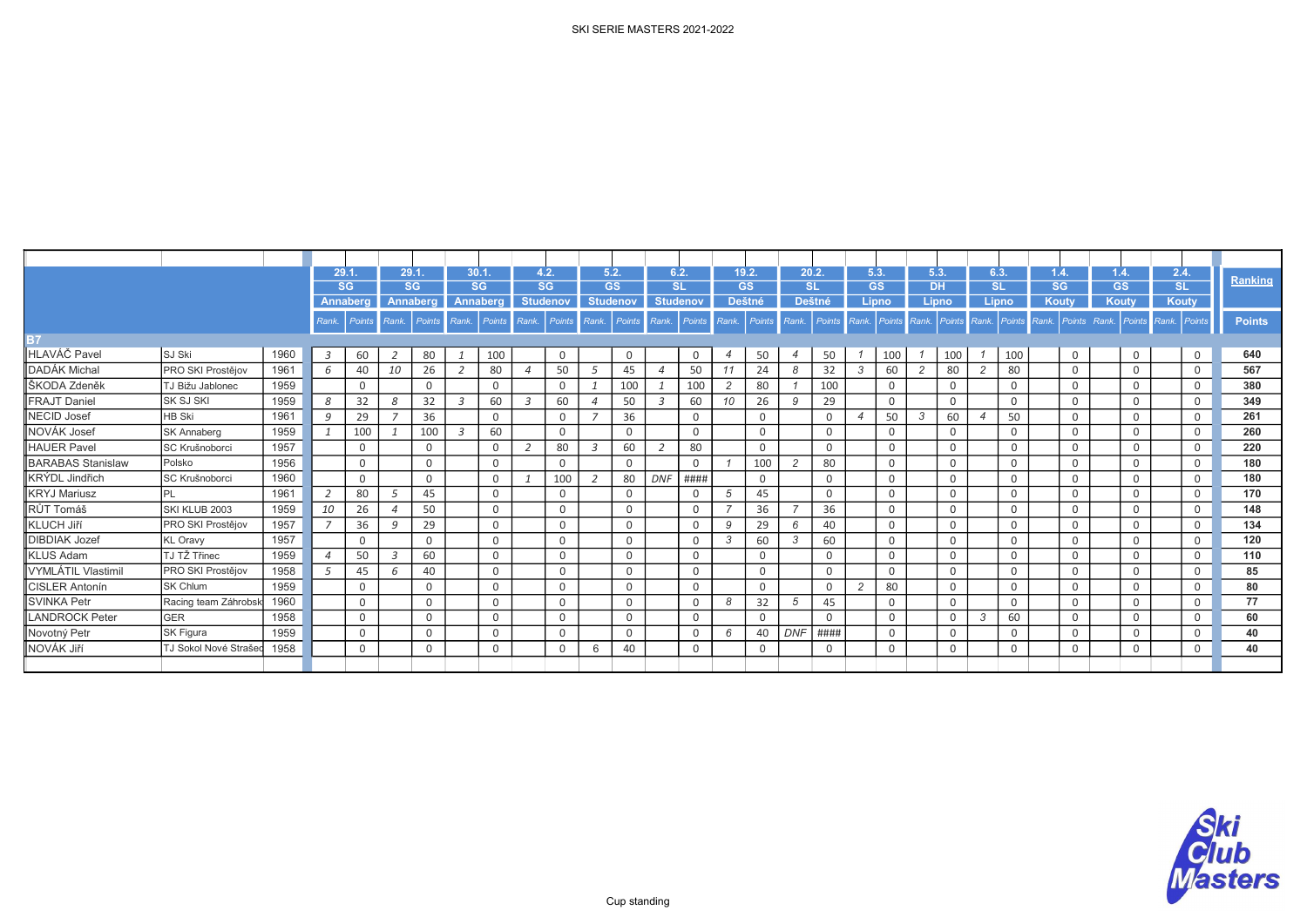|                           |                                            |      |                | 29.1.                        |                | 29.1                         | 30.1         |                       |                | 4.2.                         | 5.2.            |                              |                | 6.2.                         |                | 19.2.               |                | 20.2.               | 5.3.           |                    | 5.3.           |             | 6.3                    | 1.4.               |              | 1.4.                | 2.4.                      | <b>Ranking</b>                  |
|---------------------------|--------------------------------------------|------|----------------|------------------------------|----------------|------------------------------|--------------|-----------------------|----------------|------------------------------|-----------------|------------------------------|----------------|------------------------------|----------------|---------------------|----------------|---------------------|----------------|--------------------|----------------|-------------|------------------------|--------------------|--------------|---------------------|---------------------------|---------------------------------|
|                           |                                            |      |                | <b>SG</b><br><b>Annaberg</b> |                | <b>SG</b><br><b>Annaberg</b> |              | <b>SG</b><br>Annaberg |                | <b>SG</b><br><b>Studenov</b> |                 | <b>GS</b><br><b>Studenov</b> |                | <b>SL</b><br><b>Studenov</b> |                | <b>GS</b><br>Deštné |                | <b>SL</b><br>Deštné |                | <b>GS</b><br>Lipno | <b>DH</b>      | Lipno       | <b>SL</b><br>Lipno     | SG<br>Kouty        |              | <b>GS</b><br>Kouty  | <b>SL</b><br><b>Kouty</b> |                                 |
|                           |                                            |      |                |                              |                |                              |              |                       |                |                              |                 |                              |                |                              |                |                     |                |                     |                |                    |                |             |                        |                    |              |                     |                           |                                 |
|                           |                                            |      | Rank.          | Points                       | Rank.          | Points                       |              | Rank. Points          | Rank.          | <b>Points</b>                | Rank.           | <b>Points</b>                | Rank.          | Points                       | Rank.          | Points              | Rank.          | Points              | Rank.          | <b>Points</b>      | Rank.          | Points      | Rank.<br><b>Points</b> | Rank. Points Rank. |              | <b>Points</b>       | Rank. Points              | <b>Points</b>                   |
| A6                        |                                            |      |                |                              |                |                              |              |                       |                |                              |                 |                              |                |                              |                |                     |                |                     |                |                    |                |             |                        |                    |              |                     |                           |                                 |
| <b>KORVAS Pavel</b>       | Nezařazený člen                            | 1963 | 3              | 60                           | $\overline{4}$ | 50                           |              | 100                   | 3              | 60                           |                 | 100                          | 2              | 80                           | 3              | 60                  | <b>DNF</b>     | ####                |                | $\mathbf 0$        |                | $\Omega$    | $\mathbf 0$            | $\mathbf 0$        |              | 0                   | $\mathbf 0$               | 510                             |
| RÖSSLER Robert            | SC Krušnoborci                             | 1963 |                | $\mathbf 0$                  |                | 0                            |              | $\mathsf 0$           | 8              | 32                           | 6               | 40                           | 3              | 60                           | 6              | 40                  | 2              | 80                  | 9              | 29                 | $\mathcal I$   | 100         | 60<br>3                | $\mathsf 0$        |              | 0                   | 0                         | 441                             |
| <b>HROZA Dalibor</b>      | SK Annaberg                                | 1965 | 7              | 36                           | 5              | 45                           |              | $\mathbf 0$           |                | $\mathbf 0$                  |                 | $\mathbf 0$                  |                | 0                            | $\overline{4}$ | 50                  |                | $\mathbf 0$         | $\overline{c}$ | 80                 | $\overline{c}$ | 80          | $\mathsf 0$            | $\mathbf 0$        |              | $\mathbf 0$         | 0                         | 291                             |
| KÁRNÍK Aleš               | HB Ski team                                | 1966 | $\overline{4}$ | 50                           | 6              | 40                           |              | $\mathbf 0$           |                | $\mathbf 0$                  |                 | 0                            |                | 0                            | 5              | 45                  |                | 0                   | $\overline{4}$ | 50                 | 6              | 40          | 50<br>$\overline{4}$   | $\mathbf 0$        |              | 0                   | 0                         | 275                             |
| <b>CHRDLE Martin</b>      | Technika Praha                             | 1965 |                | 0                            |                | 0                            |              | $\mathsf{O}$          | $\overline{4}$ | 50                           |                 | $\mathbf 0$                  |                | $\mathbf 0$                  |                | $\mathbf 0$         |                | 0                   | 3              | 60                 | 5              | 45          | 100                    | $\mathsf 0$        |              | $\mathbf 0$         | 0                         | 255                             |
| <b>FELGR Libor</b>        | Ski klub Ústí n.O.                         | 1964 | 2              | 80                           | $\overline{2}$ | 80                           |              | $\mathsf{O}$          |                | $\mathbf 0$                  |                 | $\mathbf 0$                  |                | $\mathbf 0$                  | 2              | 80                  |                | $\mathbf 0$         |                | $\mathbf 0$        |                | 0           | $\mathsf 0$            | $\mathbf 0$        |              | 0                   | 0                         | 240                             |
| LAVIČKA Karel             | Ski Vyšší Brod                             | 1963 |                | $\mathbf 0$                  |                | 0                            |              | $\mathsf{O}$          |                | $\mathbf 0$                  |                 | $\mathbf 0$                  |                | $\mathbf 0$                  |                | $\mathbf 0$         |                | $\mathbf 0$         |                | 100                | 3              | 60          | 80<br>$\overline{c}$   | $\mathsf 0$        |              | $\mathbf 0$         | $\mathbf 0$               | 240                             |
| <b>MALISON Marek</b>      | Nartomaniak                                | 1966 |                | 0                            |                | 0                            |              | $\mathsf{O}$          |                | 0                            |                 | 0                            |                | $\Omega$                     |                | 100                 |                | 100                 |                | 0                  |                | 0           | $\mathsf 0$            | $\mathbf 0$        |              | $\mathbf 0$         | 0                         | 200                             |
| <b>RYCEK Miroslav</b>     | Ski Bílá                                   | 1966 | 1              | 100                          | 1              | 100                          |              | $\mathsf{O}$          |                | $\mathbf 0$                  |                 | $\mathbf 0$                  |                | $\mathbf 0$                  |                | $\mathbf 0$         |                | 0                   |                | $\mathbf 0$        |                | $\mathbf 0$ | $\mathsf 0$            | $\mathbf 0$        |              | $\mathsf{O}\xspace$ | 0                         | 200                             |
| NEUŽIL Jiří               | SC Krušnoborci                             | 1964 |                | $\mathbf 0$                  |                | 0                            |              | $\mathbf 0$           | 1              | 100                          | <b>DNF</b>      | ####                         | $\mathbf{1}$   | 100                          |                | $\mathbf 0$         |                | $\mathbf 0$         |                | $\mathbf 0$        |                | $\Omega$    | $\mathsf 0$            | $\mathbf 0$        |              | $\mathbf 0$         | $\mathbf 0$               | 200                             |
| TRNKA Jiří                |                                            | 1964 |                | 0                            |                | 0                            |              | 0                     | $\overline{7}$ | 36                           | $\overline{3}$  | 60                           |                | $\Omega$                     |                | 0                   |                | $\Omega$            | 6              | 40                 | $\overline{4}$ | 50          | $\mathsf 0$            | $\mathbf 0$        |              | 0                   | 0                         | 186                             |
| DVOŘÁK Tomáš              | Tondasport                                 | 1965 | 6              | 40                           | 8              | 32                           | 2            | 80                    |                | $\mathbf 0$                  |                 | $\mathbf 0$                  |                | $\mathbf 0$                  |                | $\mathsf 0$         |                | $\mathbf 0$         |                | $\mathbf 0$        |                | 0           | $\mathsf 0$            | $\mathsf 0$        |              | $\mathsf{O}\xspace$ | $\mathbf 0$               | 152                             |
| <b>HAVRÁNEK Petr</b>      | SJ Ski                                     | 1966 |                | $\mathbf 0$                  |                | 0                            |              | $\mathbf 0$           | 6              | 40                           | 5               | 45                           | $\overline{4}$ | 50                           |                | $\mathbf 0$         |                | $\mathbf 0$         |                | $\mathbf 0$        |                | $\mathbf 0$ | $\mathsf 0$            | $\mathbf 0$        |              | $\mathbf 0$         | 0                         | 135                             |
| ČERVENKA Ladislav         | Sokol Špičák                               | 1965 |                | 0                            |                | 0                            |              | 0                     |                | $\mathbf 0$                  |                 | 0                            |                | $\Omega$                     |                | 0                   |                | $\Omega$            | 7              | 36                 | 8              | 32          | 45<br>5                | $\mathbf 0$        |              | 0                   | 0                         | 113                             |
| <b>BABEC Zdeněk</b>       | Sokol Bozkov                               | 1962 |                | 0                            |                | 0                            |              | $\mathbf 0$           | 5              | 45                           | $\overline{4}$  | 50                           |                | $\mathbf 0$                  |                | $\mathsf 0$         |                | $\mathsf{O}$        |                | $\mathbf 0$        |                | 0           | $\mathsf 0$            | $\mathsf 0$        |              | $\mathsf{O}\xspace$ | 0                         | 95                              |
| ZBOŘIL Lubomí             | Tondasport                                 | 1966 | 5              | 45                           | 7              | 36                           |              | $\mathbf 0$           |                | $\mathbf 0$                  |                 | $\mathbf 0$                  |                | $\mathbf 0$                  |                | $\mathbf 0$         |                | $\mathbf 0$         |                | $\mathbf 0$        |                | $\mathbf 0$ | $\mathsf 0$            | $\mathbf 0$        |              | $\mathbf 0$         | 0                         | 81                              |
| MRKLAS Luděk              | TJ Sokol Žel. Brod                         | 1964 |                | 0                            |                | 0                            |              | $\mathsf{O}$          |                | 0                            | 2               | 80                           |                | 0                            |                | 0                   |                | 0                   |                | 0                  |                | $\mathbf 0$ | $\mathsf 0$            | $\mathsf 0$        |              | 0                   | $\mathbf 0$               | 80                              |
| VANĚK Tomáš               | <b>SK Rokytnice</b>                        | 1965 |                | 0                            |                | 0                            |              | $\mathsf{O}$          | 2              | 80                           |                 | $\mathbf 0$                  |                | $\mathbf 0$                  |                | $\mathbf 0$         |                | $\mathbf 0$         |                | $\mathbf 0$        |                | $\mathbf 0$ | $\mathsf 0$            | $\mathbf 0$        |              | 0                   | $\mathbf 0$               | 80                              |
| MALY Igor                 | Ski Třebíč                                 | 1966 |                | 0                            |                | 0                            |              | $\mathbf 0$           |                | $\mathbf 0$                  |                 | $\mathbf 0$                  |                | $\mathbf 0$                  |                | $\mathbf 0$         |                | $\mathbf 0$         | 5              | 45                 | 9              | 29          | $\mathsf{O}$           | $\mathbf 0$        |              | $\mathsf{O}$        | $\mathbf 0$               | 74                              |
| <b>SEMRÁD Pavel</b>       | <b>SK Annaberg</b>                         | 1966 |                | $\mathbf 0$                  |                | $\Omega$                     | 3            | 60                    |                | $\mathbf 0$                  |                 | $\mathbf 0$                  |                | $\Omega$                     |                | 0                   |                | $\mathbf 0$         |                | 0                  |                | $\mathbf 0$ | $\mathsf 0$            | $\mathsf 0$        |              | $\mathbf 0$         | $\mathbf 0$               | 60                              |
| KOVAŘÍK Jiří              | Potštejnský racing                         | 1964 | <b>DSQ</b>     | ####                         | $\overline{3}$ | 60                           |              | $\mathsf{O}$          |                | $\mathsf{O}$                 |                 | $\mathbf 0$                  |                | $\mathbf 0$                  |                | $\mathbf 0$         |                | $\mathbf 0$         |                | $\mathbf 0$        |                | $\mathbf 0$ | $\mathsf 0$            | $\mathbf 0$        |              | $\mathsf{O}$        | $\mathbf 0$               | 60                              |
| GEFFERT Ivoš              | Sokol Nusle                                | 1966 |                | 0                            |                | 0                            |              | $\mathsf{O}$          |                | $\mathbf 0$                  |                 | $\mathbf 0$                  |                | $\mathbf 0$                  |                | $\mathbf 0$         |                | 0                   | 8              | 32                 | 10             | 26          | $\mathsf 0$            | $\mathbf 0$        |              | $\mathsf{O}$        | 0                         | 58                              |
| HUSINECKÝ Vladimír        | <b>TJ Motor</b>                            | 1963 |                | 0                            |                | 0                            |              | $\mathsf{O}$          |                | $\mathsf{O}$                 |                 | $\mathbf 0$                  |                | $\mathbf 0$                  |                | $\mathbf 0$         |                | $\mathbf 0$         |                | 0                  | $\overline{7}$ | 36          | $\mathsf{O}$           | $\mathbf 0$        |              | $\mathsf{O}$        | 0                         | 36                              |
|                           |                                            |      |                |                              |                |                              |              |                       |                |                              |                 |                              |                |                              |                |                     |                |                     |                |                    |                |             |                        |                    |              |                     |                           |                                 |
|                           |                                            |      |                | 29.1.                        |                | 29.1.                        |              | 30.1                  |                | 4.2.                         | 5.2.            |                              |                | 6.2.                         |                | 19.2.               |                | 20.2.               | 5.3.           |                    | 5.3.           |             | 6.3                    | 1.4.               |              | 1.4.                | 2.4.                      |                                 |
|                           |                                            |      |                | <b>SG</b>                    |                | <b>SG</b>                    |              | <b>SG</b>             |                | <b>SG</b>                    | <b>GS</b>       |                              |                | <b>SL</b>                    |                | <b>GS</b>           |                | <b>SL</b>           |                | <b>GS</b>          | <b>DH</b>      |             | <b>SL</b>              | <b>SG</b>          |              | <b>GS</b>           | <b>SL</b>                 | <b>Ranking</b>                  |
|                           |                                            |      |                | <b>Annaberg</b>              |                | Annaberg                     |              | Annaberg              |                | <b>Studenov</b>              | <b>Studenov</b> |                              |                | <b>Studenov</b>              |                | Deštné              |                | <b>Deštné</b>       |                | Lipno              |                | Lipno       | Lipno                  | Kouty              |              | Kouty               | <b>Kouty</b>              |                                 |
|                           |                                            |      | Rank.          | <b>Points</b>                | Rank.          | <b>Points</b>                | Rank.        | Points                | Rank.          | Points                       | Rank.           | Points                       | Rank.          | Points                       | Rank.          | <b>Points</b>       | Rank.          | Points              | Rank.          | Points             |                | Points      | Points                 | Rank.              | Points Rank. | <b>Points</b>       | Rank.<br>Points           | <b>Points</b>                   |
| A5                        |                                            |      |                |                              |                |                              |              |                       |                |                              |                 |                              |                |                              |                |                     |                |                     |                |                    |                |             |                        |                    |              |                     |                           |                                 |
| JANOUŠEK Martin           | NORTH CZECH TEAN                           | 1969 | 3              | 60                           | $\overline{3}$ | 60                           | $\mathbf{1}$ | 100                   | 6              | 40                           | 9               | 29                           | 6              | 40                           | $\overline{7}$ | 36                  | 5              | 45                  | 6              | 40                 | 6              | 40          | 50<br>$\overline{4}$   | $\mathbf 0$        |              | $\mathbf 0$         | 0                         | 540                             |
| ZÁBOJ Róbert              | Ski Club Masters                           | 1969 |                | $\mathbf 0$                  |                | 0                            |              | $\mathbf 0$           | $\overline{3}$ | 60                           | $\overline{3}$  | 60                           | $\overline{3}$ | 60                           | $\overline{1}$ | 100                 | $\overline{1}$ | 100                 |                | $\mathbf 0$        |                | $\mathbf 0$ | $\mathbf 0$            | $\mathbf 0$        |              | $\mathsf{O}$        | $\mathbf 0$               | 380                             |
| ŘEHOŘ Roman               | Ski Club Krušnoborci                       | 1969 | $\overline{4}$ | 50                           | 1              | 100                          | 2            | 80                    | $\overline{7}$ | 36                           | 10              | 26                           | $\overline{7}$ | 36                           |                | 32                  |                | $\mathbf 0$         |                | $\mathbf 0$        |                | $\mathbf 0$ | $\mathsf 0$            | $\mathbf 0$        |              | $\mathbf 0$         | $\mathbf 0$               | 360                             |
| <b>HRSTKA Milan</b>       | SKI Solář                                  | 1967 |                | $\mathbf 0$                  |                | 0                            |              | $\mathbf 0$           | $\mathbf{1}$   | 100                          | $\mathbf{1}$    | 100                          | $\mathbf{1}$   | 100                          |                | $\mathbf 0$         |                | 0                   |                | 0                  |                | $\Omega$    | $\mathsf 0$            | $\mathbf 0$        |              | 0                   | 0                         | 300                             |
| ČUDA Radek                | LO TJ VS Praha                             | 1967 |                | 0                            |                | 0                            |              | $\mathbf 0$           |                | $\mathbf 0$                  | 2               | 80                           | $\overline{4}$ | 50                           | 2              | 80                  | 2              | 80                  |                | $\mathbf 0$        |                | $\mathbf 0$ | $\mathsf 0$            | $\mathbf 0$        |              | $\mathsf{O}$        | $\mathbf 0$               | 290                             |
| PRŰHER Jakub              | <b>SKI-CLUB LIPNO</b>                      | 1968 |                | 0                            |                | 0                            |              | $\mathsf{O}$          |                | $\mathbf 0$                  |                 | $\mathbf 0$                  |                | $\Omega$                     |                | $\mathbf 0$         |                | $\mathbf 0$         | $\mathcal I$   | 100                | $\overline{4}$ | 50          | 100                    | $\mathsf 0$        |              | $\mathsf{O}\xspace$ | 0                         | 250                             |
| <b>BARTOŠ Richard</b>     | Ski Vyšší Brod                             | 1969 |                | 0                            |                | 0                            |              | $\mathsf{O}$          |                | $\mathbf 0$                  |                 | $\mathbf 0$                  |                | $\Omega$                     | 11             | 24                  | 8              | 32                  | 3              | 60                 |                | 100         | $\mathbf 0$            | $\mathsf 0$        |              | 0                   | 0                         | 216                             |
| <b>BAČÍK Petr</b>         | <b>TC Praděd</b>                           | 1970 | 1              | 100                          | 2              | 80                           |              | $\mathbf 0$           |                | 0                            |                 | $\mathbf 0$                  |                | $\mathbf 0$                  |                | 32                  |                | $\mathsf{O}$        |                | 0                  |                | 0           | $\mathsf 0$            | $\mathbf 0$        |              | $\mathsf{O}$        | 0                         | 212                             |
| <b>HENDRYCH Marek</b>     | <b>HSK Benecko</b>                         | 1970 |                |                              |                |                              |              | 0                     |                | 80                           | $\overline{4}$  | 50                           |                | 80                           |                | $\mathbf 0$         |                | $\mathbf 0$         |                | $\mathbf 0$        |                | $\Omega$    | $\mathsf 0$            | $\mathbf 0$        |              | 0                   | 0                         | 210                             |
| KADĚRKA Robert            | Ski Petříkov                               | 1970 |                | 0<br>$\mathbf 0$             |                | 0<br>0                       |              |                       | 2              | $\mathbf 0$                  |                 | $\mathbf 0$                  | 2              | $\Omega$                     | 8              |                     | 6              |                     | 5              |                    | 8              |             | 3                      | $\mathsf 0$        |              |                     |                           | 209                             |
|                           | VŠTJ Technika Praha                        | 1969 |                |                              |                |                              |              | 0                     |                |                              |                 |                              |                |                              |                | 32                  |                | 40                  |                | 45                 |                | 32          | 60                     |                    |              | 0                   | $\mathbf 0$               |                                 |
| JINDRÁK Petr<br>KOLÁŘ Ivo |                                            |      |                | 0                            |                | 0                            |              | $\mathsf{O}\xspace$   | $\overline{4}$ | 50                           | 6               | 40                           |                | 0                            |                | $\cup$              |                | $\cup$              |                | $\cup$             | $\overline{7}$ | 36          | $\overline{c}$<br>80   | $\mathbf 0$        |              | $\overline{0}$      | $\cup$                    | 206                             |
|                           | Sport & Freizeit                           | 1967 |                | 0                            |                | 0                            |              | $\mathbf 0$           | 9              | 29                           | 11              | 24                           | 8              | 32                           |                | $\mathbf 0$         |                | $\mathbf 0$         | $\overline{7}$ | 36                 | 10             | 26          | $5\overline{)}$<br>45  | $\mathbf 0$        |              | 0                   | $\mathbf 0$               | 192                             |
| POLÍVKA Tomáš             | <b>KVS Praha</b>                           | 1970 |                | 0                            |                | 0                            |              | 0                     |                | 0                            |                 | 0                            |                | 0                            | 9              | 29                  | 7              | 36                  | $\overline{4}$ | 50                 | $\mathcal{S}$  |             | 60   DSQ   ####        | $\mathbf 0$        |              | $\mathbf 0$         | $\overline{0}$            | 175                             |
| <b>FIDLER Richard</b>     | Masters Rokytnice<br>LO TJ Motor Čes. Bud. | 1971 | $\overline{2}$ | 80                           | $\overline{4}$ | 50                           |              | 0                     |                | 0                            |                 | 0                            |                | 0                            |                | 32                  |                | $\mathbf 0$         |                | $\overline{0}$     |                | 0           | $\overline{0}$         | $\mathbf 0$        |              | $\mathbf 0$         |                           |                                 |
| <b>HENDRYCH Milan</b>     |                                            | 1968 |                | 0                            |                | 0                            |              | $\mathsf{O}$          |                | $\mathbf 0$                  |                 | 0                            |                | $\mathbf 0$                  |                | $\mathbf 0$         |                | 0                   | 9              | 29                 | $\overline{c}$ | 80          | 36<br>$\overline{7}$   | $\mathsf 0$        |              | $\mathsf{O}$        |                           |                                 |
| LEHKÝ Jan                 | Ski Polevsko                               | 1971 |                | 0                            |                | 0                            |              | $\mathsf{O}$          |                | $\overline{0}$               |                 | 0                            |                | $\mathbf 0$                  |                | $\mathsf{O}$        |                | $\mathsf{O}$        | $\overline{c}$ | 80                 | $\sqrt{5}$     | 45          | $\overline{0}$         | $\mathbf 0$        |              | $\overline{0}$      |                           |                                 |
| KUTÁČ Petr                | Ski Bílá                                   | 1971 |                | 0                            |                | 0                            |              | $\mathbf 0$           |                | $\mathbf 0$                  |                 | 0                            |                | 0                            | 3              | 60                  | $\overline{4}$ | 50                  |                | $\mathbf 0$        |                | 0           | $\overline{0}$         | $\mathsf{O}$       |              | $\overline{0}$      |                           |                                 |
|                           |                                            |      |                |                              |                |                              |              |                       |                |                              |                 |                              |                |                              |                |                     |                |                     |                |                    |                |             |                        |                    |              |                     |                           | <i>Ski<br/>Club<br/>Masters</i> |
|                           |                                            |      |                |                              |                |                              |              |                       |                |                              |                 |                              |                |                              |                |                     |                |                     |                |                    |                |             |                        |                    |              |                     |                           |                                 |

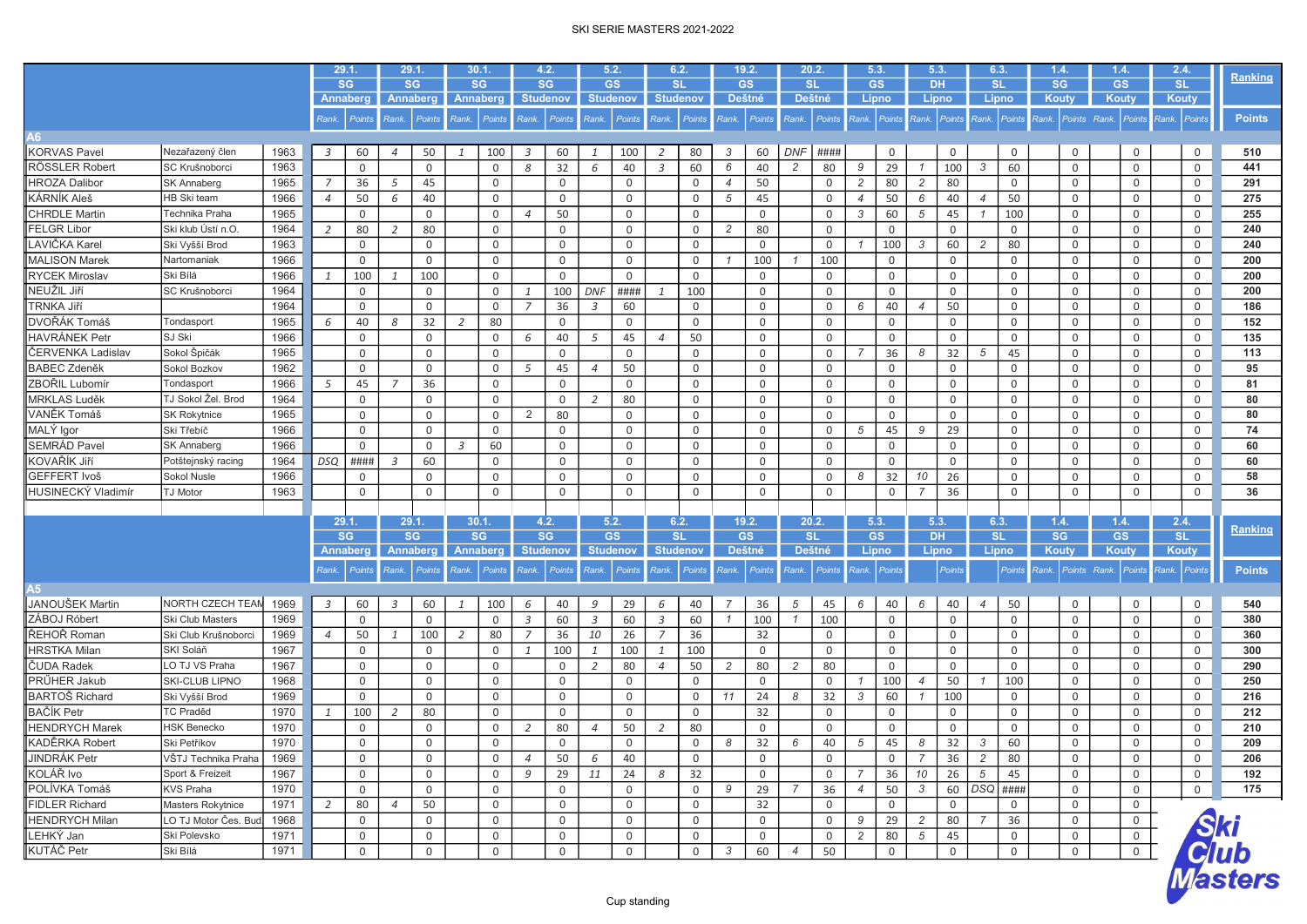# STANIEC Slawomir |Nartomaniak | 1971 | | | 0 | | 0 | | 0 | | 0 | | 0 | | 0 | 4 | 50 | 3 | 60 | | 0 | | 0 | | 0 | | 0 | | 0 | | 0 | 110 ŠKOLA Václav |Č-Pasov | 1967 | | | 0 | | 0 | | 0 | | 0 | | 0 | | 0 | | 0 | | 0 | | 0 | | 0 | | 0 | | 0 | | 0 | 96 PYTEL Bartolomiej Skiracingdays |1969 | | 0 | | 0 | 5 | 45 | 5 | 45 | | 0 | | 0 | | 0 | | 0 | | 0 | | 0 | | 0 | | 0 | | 0 | | 0 | 90 HRONEŠ Patrik | Dvůr Králové | 1970 | | | 0 | | 0 | | 0 | 7 | 36 | | 0 | 6 | 40 | | 0 | | 0 | | 0 | | 0 | | 0 | | 0 | | 0 | | 0 | 76 BOREK Lukáš | Technika Praha | 1971 | | | 0 | | 0 | | 0 | 13 | 20 | | 0 | | 5 | | 0 | | 0 | 9 | 29 | | 0 | | 0 | | 0 | | 0 | 54 LÉDR Roman Ski klub 2003 | 1971 | | | 0 | | 0 | | 0 | | 0 | | 0 | 5 | 45 | | 7 | | 0 | | 0 | | 0 | | 0 | | 0 | | 0 | | 0 | 52 GLOD Bartolomiej Nartomaniak | 1971 | | | 0 | | 0 | | 0 | | 0 | | 0 | 5 | 45 | | 0 | | 0 | | 0 | | 0 | | 0 | | 0 | | 0 | | 0 | 45 MIŘÁTSKÝ Richard 1971 0 0 0 0 8 32 0 3 0 0 0 0 0 0 0 <sup>35</sup> BIČÁK Tomáš SKM Rokytnice n.J. | 1969 | | 0 | | 0 | 8 | 32 | | 0 | | 0 | | 1 | | 0 | | 0 | | 0 | | 0 | | 0 | | 0 | 33 CHLUPÁČEK Michla NORTH CZECH TEAM <sup>1967</sup> 0 0 0 10 26 0 0 2 0 0 0 0 0 0 0 <sup>28</sup> BALCAR Richard LO Olešnice | 1969 | | 0 | | 0 | | 0 | | 0 | | 0 | 10 | 26 | | 0 | | 0 | | 0 | | 0 | | 0 | | 0 | | 0 | 26 DUCHÁČ Martin | 1968 | 0 | 0 | 0 | 0 | 12 | 22 | | 0 | 14 | | 0 | | 0 | | 0 | | 0 | | 0 | | 0 | 26 LANGER Milan VL Ski <sup>1970</sup> 0 0 0 0 14 18 0 6 0 0 0 0 0 0 0 <sup>24</sup>

Cup standing

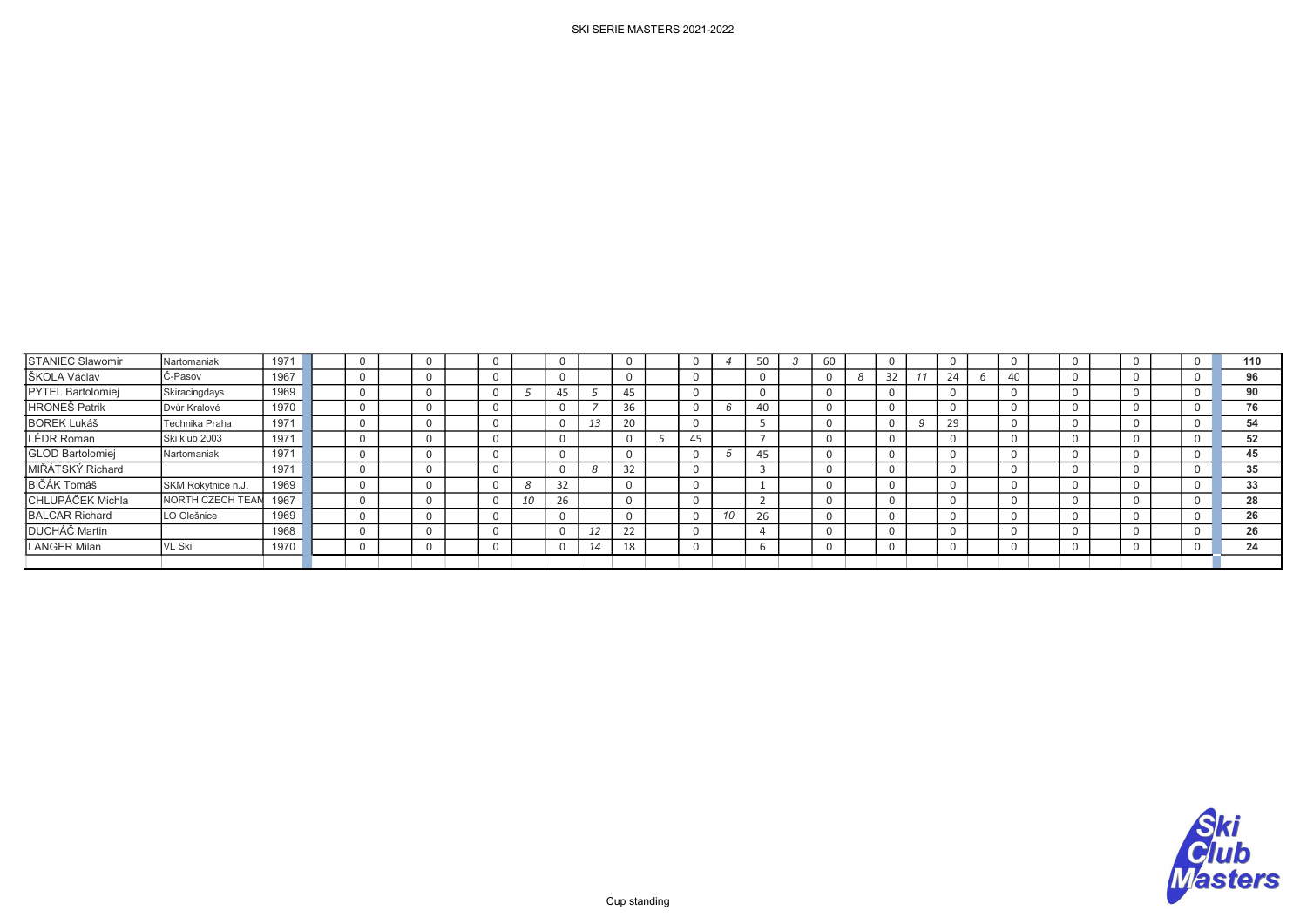|                         |                         |      | 29.1           |               | 29.1           |             | 30.1.          |                 |                 | 4.2.        |                          | 5.2.            |       | 6.2.            |                | 19.2.          |                          | 20.2.          | 5.3.           |             | 5.3.           |               | 6.3.           |               | 1.4.      |                | 1.4.      |               | 2.4.            | <b>Ranking</b> |
|-------------------------|-------------------------|------|----------------|---------------|----------------|-------------|----------------|-----------------|-----------------|-------------|--------------------------|-----------------|-------|-----------------|----------------|----------------|--------------------------|----------------|----------------|-------------|----------------|---------------|----------------|---------------|-----------|----------------|-----------|---------------|-----------------|----------------|
|                         |                         |      |                | <b>SG</b>     |                | <b>SG</b>   |                | <b>SG</b>       |                 | <b>SG</b>   |                          | <b>GS</b>       |       | SL              |                | <b>GS</b>      |                          | <b>SL</b>      | <b>GS</b>      |             | <b>DH</b>      |               | <b>SL</b>      |               | <b>SG</b> |                | <b>GS</b> |               | SL              |                |
|                         |                         |      |                | Annaberg      |                | Annaberɑ    |                | <b>Annaberg</b> | <b>Studenov</b> |             |                          | <b>Studenov</b> |       | <b>Studenov</b> |                | <b>Deštné</b>  |                          | <b>Deštné</b>  |                | Lipno       | Lipno          |               | Lipno          |               | Kouty     |                | Kouty     |               | Kouty           |                |
|                         |                         |      | Rank           | <b>Points</b> | Rank.          | Points      | Rank.          | Points          | Rank.           | Points      | Rank.                    | Points          | Rank. | Points          | Rank.          | Points         | Rank.                    | <b>Points</b>  | Rank           | Points      | Rank.          | <b>Points</b> | Rank.          | <b>Points</b> | Rank.     | Points Rank.   |           | <b>Points</b> | Rank.<br>Points | <b>Points</b>  |
| 44                      |                         |      |                |               |                |             |                |                 |                 |             |                          |                 |       |                 |                |                |                          |                |                |             |                |               |                |               |           |                |           |               |                 |                |
| MANĎÁK Dalibor          | Zlín                    | 1976 | 1              | 100           | 1              | 100         | -1             | 100             |                 | $\mathbf 0$ |                          | $\mathbf 0$     |       | $\Omega$        | $\overline{c}$ | 80             | <b>DNF</b>               | ####           |                | 0           |                | $\mathbf 0$   |                | $\mathbf 0$   |           | $\mathbf 0$    |           | $\mathbf 0$   | $\overline{0}$  | 380            |
| VŠETEČKA Jan            | FSC Dvůr Králové        | 1972 |                | $\mathbf 0$   |                | $\mathbf 0$ |                | $\Omega$        | $\mathbf{1}$    | 100         | $\mathfrak{Z}$           | 60              |       | $\Omega$        | 5              | 45             | $\mathcal{S}$            | 60             |                | $\Omega$    |                | $\Omega$      |                | $\Omega$      |           | $\Omega$       |           | $\mathbf 0$   | $\Omega$        | 265            |
| <b>MALÁN Filip</b>      | SK Arnika Plzeň         | 1972 |                | $\mathbf 0$   |                | $\mathbf 0$ |                | $\Omega$        |                 | $\mathbf 0$ |                          | $\mathbf 0$     |       | $\mathbf 0$     |                | $\overline{0}$ |                          | $\mathbf 0$    | $\overline{1}$ | 100         | 8              | 32            |                | 100           |           | $\mathbf 0$    |           | $\mathbf 0$   | $\mathbf 0$     | 232            |
| DUBČÁK David            | Ski Club MEZ Vsetín     | 1976 | 2              | 80            | $\overline{3}$ | 60          | $\overline{2}$ | 80              |                 | $\mathbf 0$ |                          | $\Omega$        |       | $\Omega$        |                | $\Omega$       |                          | $\overline{0}$ |                | 0           |                | $\mathbf{0}$  |                | $\mathbf 0$   |           | $\mathbf 0$    |           | $\mathbf 0$   | $\mathbf{0}$    | 220            |
| <b>LANGMAIER Jiří</b>   | VŠTJ Ekonom             | 1975 |                | $\mathbf 0$   |                | $\mathbf 0$ |                | $\Omega$        |                 | $\Omega$    |                          | $\Omega$        |       | 100             | 6              | 40             | $\overline{2}$           | 80             |                | 0           |                | 0             |                | $\mathbf 0$   |           | $\mathbf 0$    |           | $\mathbf 0$   | $\mathbf 0$     | 220            |
| KARÁSEK Jan             | Vodní stavby Praha      | 1973 |                | $\mathbf 0$   |                | $\mathbf 0$ |                | $\Omega$        |                 | $\Omega$    | 6                        | 40              | 2     | 80              | 8              | 32             | $\boldsymbol{\varDelta}$ | 50             |                | 0           |                | 0             |                | $\mathbf 0$   |           | $\mathbf 0$    |           | $\mathbf 0$   | $\mathbf 0$     | 202            |
| FIC Jaromír             | Harfasport              | 1974 |                | $\mathbf 0$   |                | $\mathbf 0$ |                | $\Omega$        |                 | $\Omega$    | $\mathbf{1}$             | 100             |       | $\mathbf 0$     |                | 100            |                          | $\mathbf 0$    |                | 0           |                | 0             |                | $\mathbf 0$   |           | $\mathbf 0$    |           | $\mathbf 0$   | $\mathbf{0}$    | 200            |
| <b>DANOS Marián</b>     |                         | 1974 | $\overline{4}$ | 50            | 2              | 80          | $\overline{3}$ | 60              |                 | 0           |                          | 0               |       | $\mathbf{0}$    |                | $\overline{0}$ |                          | $\overline{0}$ |                | 0           |                | 0             |                | 0             |           | $\mathbf 0$    |           | 0             | $\mathbf{0}$    | 190            |
| KREJČÍ Tomáš            | Ski klub Lipno          | 1973 |                | $\mathbf 0$   |                | $\mathbf 0$ |                | 0               |                 | $\mathbf 0$ |                          | $\mathbf 0$     |       | $\overline{0}$  |                | $\overline{0}$ |                          | $\mathbf 0$    | 2              | 80          | 10             | 26            | $\overline{2}$ | 80            |           | $\overline{0}$ |           | $\mathbf 0$   | $\mathbf 0$     | 186            |
| <b>BARÁK Petr</b>       | <b>HB Ski Team</b>      | 1973 |                | $\mathbf 0$   |                | $\mathbf 0$ |                | 0               |                 | $\mathbf 0$ |                          | $\mathbf 0$     |       | $\Omega$        |                | $\overline{0}$ |                          | $\Omega$       | 6              | 40          |                | 100           | 5              | 45            |           | $\mathbf 0$    |           | $\mathbf 0$   | 0               | 185            |
| <b>LANGER Filip</b>     | Ski Club Masters        | 1976 |                | $\Omega$      |                | $\Omega$    |                | $\Omega$        |                 | $\Omega$    |                          | $\Omega$        |       | $\Omega$        |                | 36             | 5                        | 45             | 10             | 26          | $\overline{7}$ | 36            | 10             | 26            |           | $\Omega$       |           | $\Omega$      | $\Omega$        | 169            |
| <b>DOLEŽAL Martin</b>   | SK Arnika Plzeň         | 1972 |                | $\mathbf 0$   |                | $\mathbf 0$ |                | $\Omega$        |                 | $\Omega$    |                          | $\Omega$        |       | $\Omega$        |                | $\Omega$       |                          | $\Omega$       |                | 36          | $\overline{c}$ | 80            | $\overline{4}$ | 50            |           | $\Omega$       |           | $\mathbf 0$   | $\Omega$        | 166            |
| ŘEHOUŠEK Petr           | Ski klub Lipno          | 1972 |                | $\Omega$      |                | $\Omega$    |                | $\Omega$        |                 | $\Omega$    |                          | $\Omega$        |       | $\Omega$        |                | $\Omega$       |                          | $\Omega$       | 3              | 60          | 5              | 45            | 3              | 60            |           | $\Omega$       |           | $\Omega$      | $\Omega$        | 165            |
| <b>STANĚK Michal</b>    | Ski Club MEZ Vsetín     | 1975 | $\overline{3}$ | 60            | $\overline{4}$ | 50          | $\overline{4}$ | 50              |                 | $\Omega$    |                          | $\Omega$        |       | $\Omega$        |                | $\Omega$       |                          | $\Omega$       |                | 0           |                | $\mathbf{0}$  |                | $\Omega$      |           | $\mathbf{0}$   |           | $\mathbf 0$   | $\mathbf{0}$    | 160            |
| KUTÁČ Jan               | Ski Bílá                | 1976 |                | $\Omega$      |                | $\Omega$    |                | $\Omega$        |                 | $\Omega$    |                          | $\Omega$        |       | $\Omega$        | $\mathbf{3}$   | 60             |                          | 100            |                | 0           |                | $\mathbf{0}$  |                | $\mathbf 0$   |           | $\mathbf 0$    |           | $\mathbf 0$   | $\Omega$        | 160            |
| <b>PLEVA Radovan</b>    |                         | 1976 | 5              | 45            | 5              | 45          | 5              | 45              |                 | $\Omega$    |                          | $\Omega$        |       | $\Omega$        |                | $\mathbf 0$    |                          | $\Omega$       |                | $\Omega$    |                | $\Omega$      |                | $\Omega$      |           | $\mathbf 0$    |           | $\mathbf 0$   | $\Omega$        | 135            |
| JONÁŠ Daniel            | Sokol Nusle             | 1976 |                | $\mathbf 0$   |                | $\mathbf 0$ |                | $\Omega$        |                 | $\Omega$    |                          | $\Omega$        |       | $\Omega$        |                | $\Omega$       |                          | $\Omega$       | 5              | 45          | $\overline{4}$ | 50            | 6              | 40            |           | $\mathbf 0$    |           | $\mathbf 0$   | $\Omega$        | 135            |
| <b>JOZL Milan</b>       | <b>HB Ski Team</b>      | 1975 |                | $\mathbf 0$   |                | $\mathbf 0$ |                | $\Omega$        |                 | $\Omega$    |                          | $\Omega$        |       | $\Omega$        |                | $\overline{0}$ |                          | $\mathbf 0$    | 11             | 24          | 3              | 60            | 9              | 29            |           | $\mathbf 0$    |           | $\mathbf 0$   | $\Omega$        | 113            |
| UHLÍŘ Václav            |                         | 1973 |                | $\mathbf 0$   |                | $\mathbf 0$ |                | $\Omega$        | 3               | 60          | $\Delta$                 | 50              |       | $\Omega$        |                | $\overline{0}$ |                          | $\Omega$       |                | 0           |                | 0             |                | $\Omega$      |           | $\mathbf 0$    |           | $\mathbf 0$   | $\Omega$        | 110            |
| ŠKOLA Michal            | Ski Team ČB Pasov       | 1975 |                | $\mathsf{O}$  |                | $\mathbf 0$ |                | $\mathbf 0$     |                 | $\mathbf 0$ |                          | $\mathbf 0$     |       | $\Omega$        |                | $\mathbf 0$    |                          | $\Omega$       | 8              | 32          | 11             | 24            | $\overline{7}$ | 36            |           | $\overline{0}$ |           | $\mathbf 0$   | $\mathbf 0$     | 92             |
| ŠKAROUPKA Miroslav      | Alpin SC                | 1975 |                | $\mathbf 0$   |                | $\mathbf 0$ |                | 0               |                 | 0           |                          | 0               |       | $\Omega$        |                | $\overline{0}$ |                          | $\Omega$       | 9              | 29          | 6              | 40            | 12             | 22            |           | $\mathbf 0$    |           | 0             | $\Omega$        | 91             |
| <b>VONRACE Luke</b>     | SC Sexona               | 1973 |                | $\mathbf 0$   |                | $\mathbf 0$ |                | $\Omega$        |                 | $\Omega$    |                          | $\mathbf 0$     |       | $\Omega$        |                | $\mathbf 0$    |                          | $\Omega$       | 13             | 20          | 9              | 29            | 8              | 32            |           | $\mathbf 0$    |           | $\mathbf 0$   | $\mathbf 0$     | 81             |
| <b>KROUTIL Petr</b>     | CH3                     | 1975 | 6              | 40            | 6              | 40          |                | $\Omega$        |                 | $\mathbf 0$ |                          | $\mathbf 0$     |       | $\Omega$        |                | $\mathbf 0$    |                          | $\mathbf 0$    |                | $\mathbf 0$ |                | $\mathbf 0$   |                | $\mathbf 0$   |           | $\mathbf 0$    |           | $\mathbf 0$   | $\mathbf{0}$    | 80             |
| <b>HYSEK Jan</b>        | Slavia Hradec Kr.       | 1975 |                | $\mathbf 0$   |                | $\mathbf 0$ |                | $\Omega$        | 2               | 80          |                          | $\mathbf 0$     |       | $\Omega$        |                | $\overline{0}$ |                          | $\mathbf 0$    |                | $\mathbf 0$ |                | $\mathbf{0}$  |                | $\mathbf 0$   |           | $\mathbf 0$    |           | 0             | $\overline{0}$  | 80             |
| <b>TREGLER Miroslav</b> | <b>Ski Club Masters</b> | 1975 |                | $\mathbf 0$   |                | $\mathbf 0$ |                | $\Omega$        |                 | $\Omega$    | $\overline{\phantom{a}}$ | 80              |       | $\Omega$        |                | $\mathbf 0$    |                          | $\mathbf 0$    |                | 0           |                | $\mathbf{0}$  |                | $\mathbf 0$   |           | $\mathbf 0$    |           | $\mathbf 0$   | $\Omega$        | 80             |
| <b>HLÁSEK Václav</b>    | sjski                   | 1974 |                | $\mathsf{O}$  |                | $\mathbf 0$ |                | $\mathbf 0$     | $\overline{4}$  | 50          | <b>DNF</b>               | ####            |       | $\Omega$        | 9              | 29             |                          | $\Omega$       |                | 0           |                | $\mathbf{0}$  |                | $\mathbf 0$   |           | $\mathsf{O}$   |           | $\mathbf 0$   | $\mathbf 0$     | 79             |
| <b>LOJKA Michal</b>     |                         | 1976 |                | $\mathbf 0$   |                | $\mathbf 0$ |                | 0               |                 | 0           |                          | 0               |       | $\mathbf 0$     |                | $\overline{0}$ |                          | $\Omega$       | 12             | 22          | 12             | 22            | 13             | 20            |           | $\mathbf 0$    |           | $\mathbf 0$   | 0               | 64             |
| <b>BENEŠ</b> Eda        |                         | 1973 |                | $\mathbf 0$   |                | $\mathbf 0$ |                | $\Omega$        |                 | $\Omega$    |                          | 0               |       | $\Omega$        |                | $\mathbf 0$    |                          | $\Omega$       | 14             | 18          | 14             | 18            | 11             | 24            |           | $\mathbf 0$    |           | $\mathbf 0$   | 0               | 60             |
| <b>JANOUŠEK Michal</b>  | Ski Okrouhlá            | 1974 |                | $\mathbf 0$   |                | $\mathbf 0$ |                | $\Omega$        |                 | $\Omega$    |                          | $\Omega$        |       | $\Omega$        |                | $\Omega$       |                          | $\Omega$       | $\overline{4}$ | 50          |                | 0             |                | $\mathbf 0$   |           | $\mathbf 0$    |           | $\mathbf 0$   | $\Omega$        | 50             |
| ĎORĎ Petr               |                         | 1972 |                | $\mathbf 0$   |                | $\mathbf 0$ |                | $\Omega$        |                 | $\Omega$    |                          | $\Omega$        |       | $\Omega$        | $\overline{4}$ | 50             |                          | $\mathbf 0$    |                | $\Omega$    |                | $\Omega$      |                | $\mathbf 0$   |           | $\mathbf 0$    |           | $\mathbf 0$   | $\Omega$        | 50             |
| <b>DYTRYCH Tomáš</b>    | Ski Team Moníneo        | 1973 |                | $\mathbf 0$   |                | $\mathbf 0$ |                | $\Omega$        |                 | $\Omega$    | 5                        | 45              |       | $\Omega$        |                | $\Omega$       |                          | $\Omega$       |                | 0           |                | 0             |                | $\mathbf 0$   |           | $\mathbf 0$    |           | $\mathbf 0$   | $\Omega$        | 45             |
| NOVOTNÝ Jan             | Sokol Nusle             | 1975 |                | $\mathbf 0$   |                | $\mathbf 0$ |                | $\mathbf 0$     |                 | $\mathbf 0$ |                          | $\mathbf 0$     |       | $\Omega$        |                | $\mathbf 0$    |                          | $\mathbf 0$    | 15             | 16          | 13             | 20            |                | $\mathbf 0$   |           | $\mathbf{0}$   |           | $\mathsf{O}$  | $\Omega$        | 36             |
|                         |                         |      |                |               |                |             |                |                 |                 |             |                          |                 |       |                 |                |                |                          |                |                |             |                |               |                |               |           |                |           |               |                 |                |

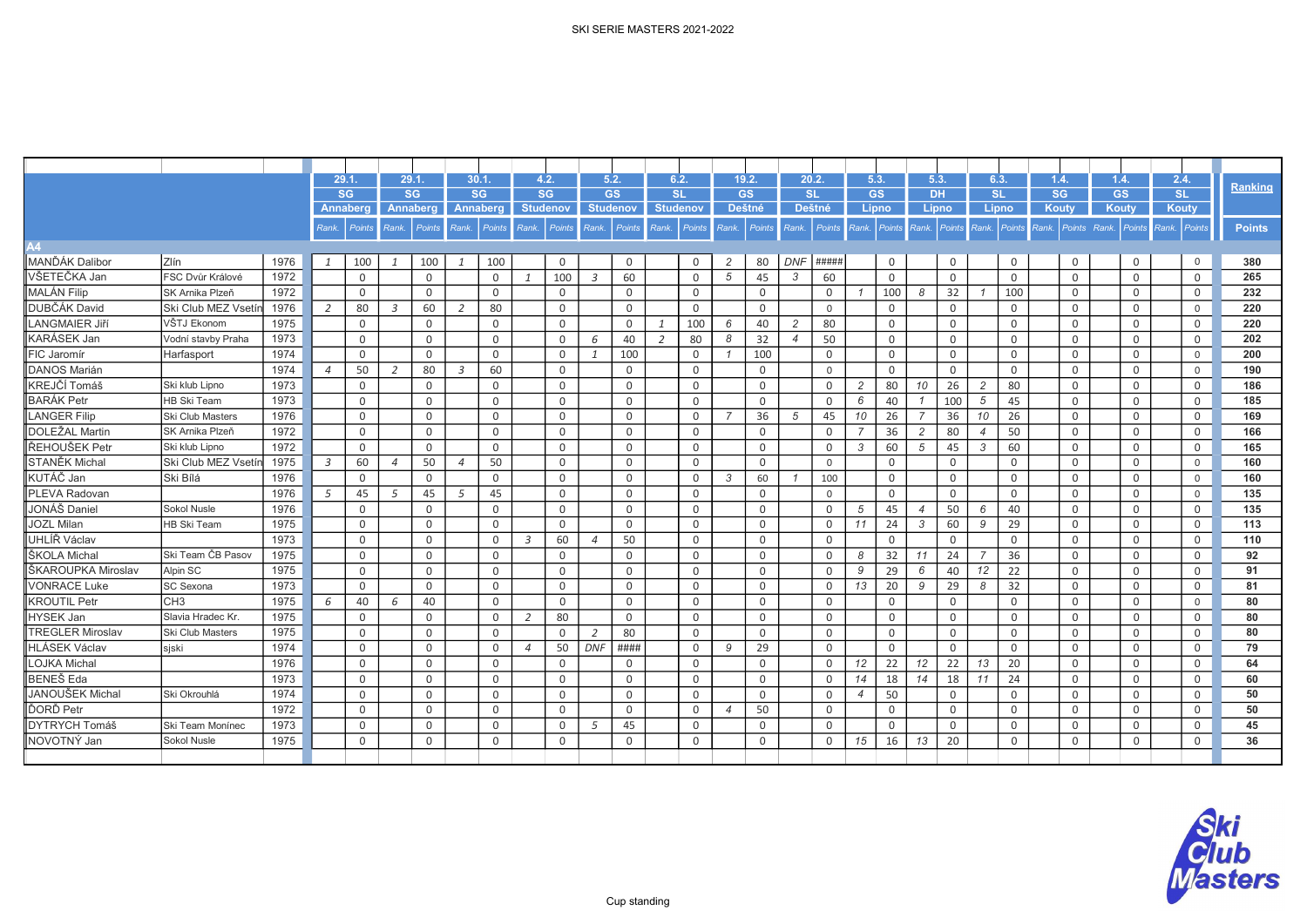|                       |                          |      |                | 29.1.           |                | 29.1.     |       | 30.1.               | 4.2.            |               | 5.2.            |                     | 6.2.            |                     |                | 19.2.        | 20.2.          |               | 5.3.           |              | 5.3.           |             | 6.3.           |                | 1.4.        |              | 1.4.           | 2.4.           |                                 |
|-----------------------|--------------------------|------|----------------|-----------------|----------------|-----------|-------|---------------------|-----------------|---------------|-----------------|---------------------|-----------------|---------------------|----------------|--------------|----------------|---------------|----------------|--------------|----------------|-------------|----------------|----------------|-------------|--------------|----------------|----------------|---------------------------------|
|                       |                          |      |                | SG              |                | <b>SG</b> |       | <b>SG</b>           | <b>SG</b>       |               | <b>GS</b>       |                     | <b>SL</b>       |                     |                | <b>GS</b>    | <b>SL</b>      |               | GS             |              | <b>DH</b>      |             | <b>SL</b>      |                | <b>SG</b>   |              | <b>GS</b>      | SL             | Ranking                         |
|                       |                          |      |                | Annaberg        |                | Annaberg  |       | Annaberg            | <b>Studenov</b> |               |                 | <b>Studenov</b>     | <b>Studenov</b> |                     |                | Deštné       | <b>Deštné</b>  |               | Lipno          |              | Lipno          |             | Lipno          |                | Kouty       |              | Kouty          | <b>Kouty</b>   |                                 |
|                       |                          |      | Rank.          | <b>Points</b>   | Rank.          | Points    | Rank. | Points              | Rank.           | <b>Points</b> |                 | Rank. Points        | Rank.           | Points              |                | Rank. Points | Rank.          | Points        | Rank. Points   |              | Rank.          | Points      |                | Rank. Points   | Rank.       | Points Rank. | <b>Points</b>  | Rank. Points   | <b>Points</b>                   |
| A3                    |                          |      |                |                 |                |           |       |                     |                 |               |                 |                     |                 |                     |                |              |                |               |                |              |                |             |                |                |             |              |                |                |                                 |
| KŮZL Zdeněk           | Sport und Frezeit CB     | 1981 | $\overline{3}$ | 60              | 2              | 80        | 2     | 80                  | $\overline{3}$  | 60            | DNF             | ####                | 2               | 80                  | 2              | 80           | 3              | 60            |                | $\mathbf 0$  |                | 0           |                | 0              |             | $\mathbf 0$  | 0              | $\mathsf{O}$   | 500                             |
| VÁVRA Petr            | <b>HB Ski Team</b>       | 1977 | $\mathbf{1}$   | 100             | $\overline{3}$ | 60        |       | $\mathbf 0$         |                 | $\mathbf 0$   |                 | 0                   |                 | $\mathbf 0$         |                | $\mathsf 0$  |                | $\mathbf{0}$  | 3              | 60           | 3              | 60          |                | 100            |             | $\mathbf 0$  | 0              | $\mathbf 0$    | 380                             |
| <b>MUDRA Petr</b>     | Ski Club Masters         | 1978 |                | 0               |                | 0         |       | $\mathsf{O}$        | 1               | 100           | 2               | 80                  |                 | $\mathbf 0$         |                | $\mathbf 0$  |                | $\mathbf 0$   | $\overline{4}$ | 50           | $\overline{1}$ | 100         |                | $\mathsf{O}$   |             | $\mathbf{0}$ | 0              | 0              | 330                             |
| SZMARAGOWSKI Daniel   | <b>Ski Team Budweiss</b> | 1977 |                | 0               |                | 0         |       | $\mathsf{O}$        |                 | $\mathbf 0$   |                 | $\mathbf 0$         |                 | $\mathbf 0$         |                | $\mathbf 0$  |                | $\mathbf 0$   | 2              | 80           | 5              | 45          | $\overline{c}$ | 80             |             | 0            | 0              | $\mathbf 0$    | 205                             |
| DOROSHENKO Timofey    | Istra                    | 1977 |                | 0               |                | 0         |       | $\mathsf{O}$        |                 | $\mathbf 0$   |                 | $\mathbf 0$         |                 | 0                   |                | 100          |                | 100           |                | 0            |                | 0           |                | 0              |             | $\mathbf 0$  | 0              | $\mathbf 0$    | 200                             |
| VAŠINA Michal         | Potštejnský racing       | 1977 | 2              | 80              | $\mathbf{1}$   | 100       |       | $\mathsf{O}$        |                 | $\mathbf 0$   |                 | $\mathbf 0$         |                 | $\mathbf 0$         |                | $\mathbf 0$  |                | $\mathbf 0$   |                | $\mathbf 0$  |                | $\Omega$    |                | $\overline{0}$ |             | $\mathbf{0}$ | 0              | 0              | 180                             |
| KVAŠNOVSKÝ Michael    | Ski Team Budweiss        | 1978 |                | 0               |                | 0         |       | $\mathsf{O}$        |                 | $\mathbf 0$   |                 | $\mathbf 0$         |                 | $\mathsf 0$         |                | $\mathsf 0$  |                | $\mathbf 0$   | $\mathcal I$   | 100          | 2              | 80          | $DSQ$ ####     |                |             | 0            | 0              | $\mathbf 0$    | 180                             |
| SYROVATSKÝ Marek      | Racing Team Záhrobs      | 1977 |                | 0               |                | 0         |       | 0                   |                 | $\mathbf 0$   | 3               | 60                  | $\mathbf{1}$    | 100                 |                | $\mathbf 0$  |                | $\mathbf 0$   |                | 0            |                | 0           |                | 0              |             | 0            | 0              | $\mathbf 0$    | 160                             |
| VOREL Jan             | <b>Ski Plus</b>          | 1978 |                | 0               |                | 0         |       | $\mathsf{O}$        | $\overline{4}$  | 50            | 5               | 45                  | $\overline{3}$  | 60                  |                | $\mathbf 0$  |                | $\mathbf 0$   |                | 0            |                | $\mathbf 0$ |                | 0              |             | $\mathbf{0}$ | 0              | 0              | 155                             |
| HÁJEK Jiří            | TJ Baník Meziboří        | 1981 |                | 0               |                | 0         |       | $\mathsf{O}$        |                 | $\mathbf 0$   |                 | $\mathbf 0$         |                 | $\mathbf 0$         |                | $\mathbf 0$  |                | $\mathbf 0$   | 5              | 45           | $\overline{4}$ | 50          | 3              | 60             |             | $\mathbf 0$  | 0              | $\mathbf 0$    | 155                             |
| <b>HODA Pavel</b>     | Ski Team Budweis         | 1977 |                | 0               |                | 0         |       | $\mathsf{O}$        |                 | $\mathbf 0$   |                 | $\mathbf 0$         |                 | 0                   |                | $\mathbf 0$  |                | $\mathbf 0$   | 6              | 40           | 8              | 32          | $\overline{4}$ | 50             |             | $\mathbf 0$  | 0              | $\mathbf 0$    | 122                             |
| SLEZÁK Petr           | <b>TJ Motor</b>          | 1977 |                | 0               |                | 0         |       | $\mathsf{O}$        |                 | $\mathbf 0$   |                 | 0                   |                 | $\mathbf 0$         |                | $\mathbf 0$  |                | $\mathbf 0$   | $\overline{7}$ | 36           | $\overline{7}$ | 36          | 5              | 45             |             | 0            | 0              | 0              | 117                             |
| JURÁK Petr            | Pro Ski Prostějov        | 1977 |                | 0               |                | 0         | 1     | 100                 |                 | $\mathbf 0$   |                 | $\mathbf 0$         |                 | $\mathbf 0$         |                | $\mathbf 0$  |                | $\mathbf 0$   |                | 0            |                | 0           |                | 0              |             | $\mathbf 0$  | 0              | $\mathbf 0$    | 100                             |
| VALA Jakub            | Ski Fortex Mor. Ber      | 1980 | $\overline{4}$ | 50              | $\overline{4}$ | 50        |       | $\mathsf{O}$        |                 | $\mathbf 0$   |                 | $\mathbf 0$         |                 | $\mathbf 0$         |                | $\mathbf 0$  |                | $\mathbf{0}$  |                | 0            |                | $\mathbf 0$ |                | $\mathbf 0$    |             | $\mathbf 0$  | 0              | $\mathbf 0$    | 100                             |
| WEBER Tomáš           | Ski Team monínec         | 1977 |                | 0               |                | 0         |       | $\mathsf{O}$        |                 | $\mathbf 0$   | 1               | 100                 |                 | $\mathbf 0$         |                | $\mathbf 0$  |                | $\mathbf 0$   |                | 0            |                | 0           |                | 0              |             | $\mathbf 0$  | 0              | 0              | 100                             |
| MICHALAK Gregorz      | POL                      | 1980 |                | 0               |                | 0         |       | $\mathsf{O}$        |                 | $\mathbf 0$   |                 | $\mathbf 0$         |                 | $\mathbf 0$         |                | $\mathbf 0$  | $\overline{2}$ | 80            |                | 0            |                | 0           |                | 0              |             | 0            | 0              | 0              | 80                              |
| POLÁČEK Jan           | Krušnoborci              | 1981 |                | 0               |                | 0         |       | $\mathsf{O}$        | 2               | 80            |                 | $\mathbf 0$         |                 | $\mathbf 0$         |                | $\mathbf 0$  |                | $\mathbf 0$   |                | $\mathbf 0$  |                | $\Omega$    |                | $\mathbf 0$    |             | $\mathbf 0$  | 0              | $\mathbf 0$    | 80                              |
| ŠTINDL Pavel          | Skiklub Chlum            | 1977 |                | 0               |                | 0         |       | $\mathsf{O}$        |                 | 0             |                 | 0                   |                 | 0                   |                | 0            |                | 0             | 8              | 32           | 6              | 40          | $DNF$ ####     |                |             | 0            | 0              | 0              | 72                              |
| SVOBODA Tomáš         | Technika Praha           | 1979 |                | 0               |                | 0         |       | $\mathsf{O}$        |                 | $\mathbf 0$   | $\overline{4}$  | 50                  |                 | $\mathbf 0$         |                | $\mathbf 0$  |                | $\mathbf 0$   |                | 0            |                | 0           |                | 0              |             | $\mathbf 0$  | 0              | $\mathbf 0$    | 50                              |
|                       |                          |      |                |                 |                |           |       |                     |                 |               |                 |                     |                 |                     |                |              |                |               |                |              |                |             |                |                |             |              |                |                |                                 |
|                       |                          |      |                | 29.1.           |                | 29.1      |       | 30.1                | 4.2.            |               | 5.2.            |                     | 6.2.            |                     |                | 19.2.        | 20.2.          |               | 5.3            |              | 5.3.           |             | 6.3.           |                | 1.4.        |              | 1.4.           | 2.4.           |                                 |
|                       |                          |      |                | <b>SG</b>       |                | <b>SG</b> |       | <b>SG</b>           | <b>SG</b>       |               | <b>GS</b>       |                     | <b>SL</b>       |                     |                | <b>GS</b>    | <b>SL</b>      |               | <b>GS</b>      |              | <b>DH</b>      |             | <b>SL</b>      |                | <b>SG</b>   |              | <b>GS</b>      | <b>SL</b>      | Ranking                         |
|                       |                          |      |                | <b>Annaberg</b> |                | Annaberg  |       | <b>Annaberg</b>     | <b>Studenov</b> |               | <b>Studenov</b> |                     | <b>Studenov</b> |                     |                | Deštné       | Deštné         |               | Lipno          |              | Lipno          |             | Lipno          |                | Kouty       |              | Kouty          | <b>Kouty</b>   |                                 |
|                       |                          |      |                |                 |                |           |       |                     |                 |               |                 |                     |                 |                     |                |              |                |               |                |              |                |             |                |                |             |              |                |                |                                 |
|                       |                          |      | Rank.          | <b>Points</b>   | Rank.          | Points    |       | Rank. Points        | Rank.           | <b>Points</b> |                 | Rank. Points        | Rank.           | Points              |                | Rank. Points | Rank.          | <b>Points</b> | Rank. Points   |              | Rank.          | Points      |                | Rank. Points   | <b>Rank</b> | Points Rank. | <b>Points</b>  | Rank. Points   | <b>Points</b>                   |
| $\overline{2}$        |                          |      |                |                 |                |           |       |                     |                 |               |                 |                     |                 |                     |                |              |                |               |                |              |                |             |                |                |             |              |                |                |                                 |
| <b>BURDA Zdeněk</b>   | Sokol Nusle              | 1982 |                | 0               |                | 0         |       | $\mathsf{O}$        |                 | $\mathbf 0$   |                 | 0                   |                 | $\mathbf 0$         |                | $\mathbf 0$  |                | 0             | $\overline{1}$ | 100          | $\overline{1}$ | 100         | $\overline{1}$ | 100            |             | $\mathbf 0$  | 0              | $\mathsf{O}$   | 300                             |
| RAJNET Tomáš          | Ski Club Masters         | 1985 | $\mathbf{1}$   | 100             | 2              | 80        |       | $\mathbf 0$         | 2               | 80            | DNF             | ####                |                 | $\mathbf 0$         |                | $\mathbf 0$  |                | $\mathbf 0$   |                | $\Omega$     |                | 0           |                | $\mathbf 0$    |             | $\mathbf 0$  | 0              | $\mathbf 0$    | 260                             |
| KRYSTL Filip          | VŠTJ Ekonom Praha        | 1984 |                | 0               |                | 0         |       | $\mathsf{O}$        |                 | $\mathbf 0$   |                 | 0                   |                 | 0                   | 1              | 100          | -1             | 100           |                | $\mathbf{0}$ |                | 0           |                | 0              |             | 0            | 0              | 0              | 200                             |
| HAVLÍČEK Tomáš        | Sokol Jablonec n.J       | 1986 |                | 0               |                | 0         |       | 0                   | $\overline{1}$  | 100           |                 | 100                 |                 | $\mathbf 0$         |                | $\mathbf 0$  |                | $\mathbf 0$   |                | 0            |                | 0           |                | 0              |             | 0            | 0              | 0              | 200                             |
| <b>BOUDA Jiří</b>     | <b>ALPIN SC</b>          | 1984 | 2              | 80              | $\mathbf{1}$   | 100       |       | $\mathbf 0$         |                 | $\mathbf 0$   |                 | $\mathbf 0$         |                 | $\mathbf 0$         |                | $\mathbf 0$  |                | $\mathbf 0$   |                | 0            |                | $\mathbf 0$ |                | $\mathbf 0$    |             | 0            | 0              | $\mathbf 0$    | 180                             |
| JIŘINEC Tomáš         | VŠTJ Ekonom Praha        | 1986 |                | 0               |                | 0         |       | $\mathsf{O}$        |                 | $\mathbf 0$   |                 | 0                   |                 | 0                   | 2              | 80           | $\overline{2}$ | 80            |                | 0            |                | 0           |                | 0              |             | 0            | 0              | $\mathbf 0$    | 160                             |
| SVOBODA Tomáš         | VŠTJ Ekonom Praha        | 1986 |                | 0               |                | 0         |       | $\mathsf{O}$        |                 | $\mathbf 0$   |                 | $\mathbf 0$         |                 | $\mathbf 0$         | 3              | 60           | 3              | 60            |                | 0            |                | 0           |                | 0              |             | $\mathbf 0$  | 0              | 0              | 120                             |
| KMÍNEK Jakub          | Ski Club Masters         | 1983 |                | 0               |                | 0         |       | $\mathsf{O}$        |                 | $\mathbf 0$   |                 | $\mathbf 0$         |                 | $\mathbf 0$         | $\overline{4}$ | 50           |                | $\mathbf 0$   |                | 0            |                | $\mathbf 0$ |                | 0              |             | 0            | 0              | $\mathbf 0$    | 50                              |
|                       |                          |      |                |                 |                |           |       |                     |                 |               |                 |                     |                 |                     |                |              |                |               |                |              |                |             |                |                |             |              |                |                |                                 |
|                       |                          |      |                |                 |                |           |       |                     |                 |               |                 |                     |                 |                     |                |              |                |               |                |              |                |             |                |                |             |              |                |                |                                 |
| MŇUK Josef            | <b>Ski Club Masters</b>  | 1987 |                | 0               |                | 0         |       | $\mathsf{O}$        |                 | $\mathbf 0$   |                 | 0                   |                 | $\mathbf 0$         | <b>DNF</b>     | ####         | 5              | 45            | $\mathcal I$   | 100          | $\overline{1}$ | 100         |                | 100            |             | $\mathbf 0$  | 0              | $\mathsf{O}$   | 345                             |
| HUSINECKÝ Jakub       | TJ Motor ČB              | 1987 |                | 0               |                | 0         |       | $\mathsf{O}$        |                 | $\mathbf 0$   |                 | $\mathbf 0$         |                 | $\mathbf 0$         |                | $\mathbf 0$  |                | $\mathbf 0$   | 3              | 60           | 2              | 80          | $\overline{c}$ | 80             |             | $\mathbf 0$  | 0              | $\mathbf 0$    | 220                             |
| ŽÁK Jakub             | TJ Sokol Nové Strašeo    | 1987 |                | 0               |                | 0         |       | 0                   |                 | 0             | $\mathbf{1}$    | 100                 | 1               | 100                 |                | $\mathbf 0$  |                | $\mathbf 0$   |                | 0            |                | $\mathbf 0$ |                | 0              |             | $\mathbf 0$  | 0              | $\mathbf 0$    | 200                             |
| ZSYMCZYK Jedrzej      | Nartomaniak              | 1990 |                | 0               |                | 0         |       | $\mathsf{O}$        |                 | $\mathbf 0$   |                 | $\mathbf 0$         |                 | $\mathsf{O}$        | 2              | 80           | $\overline{1}$ | 100           |                | 0            |                | $\mathbf 0$ |                | $\mathbf 0$    |             | $\mathbf 0$  | 0              | 0              | 180                             |
| KAŠPAR Blahoslav      | Ski Brněnec              | 1988 |                | $\mathsf 0$     |                | 0         |       | $\mathsf{O}\xspace$ |                 | $\mathsf 0$   |                 | $\mathsf{O}\xspace$ |                 | $\mathsf{O}\xspace$ | $\mathcal I$   | 100          | $2 \mid 80$    |               |                | $\mathsf 0$  |                | $\mathsf 0$ |                | 0              |             | $\mathbf 0$  | 0              | $\mathbf 0$    | 180                             |
| <b>MYSLIVEC David</b> | TJ Slovan Mor. Třebov    | 1988 | $\overline{3}$ | 60              | $\overline{3}$ | 60        |       | $\mathbf 0$         |                 | $\mathbf 0$   |                 | $\mathbf 0$         |                 | $\mathbf 0$         | 3              | 60           |                | $\mathbf 0$   |                | $\mathsf{O}$ |                | $\mathbf 0$ |                | 0              |             | 0            | 0              | $\mathsf{O}$   | 180                             |
| JUŘÍK Jakub           | Potštejnský racing       | 1990 | 1              | 100             | $\overline{2}$ | 80        |       | $\mathbf 0$         |                 | 0             |                 | 0                   |                 | $\mathsf{O}$        |                | $\mathsf{O}$ |                | $\mathbf 0$   |                | 0            |                | 0           |                | $\mathbf{0}$   |             | $\mathbf{0}$ | 0              | $\overline{0}$ | 180                             |
| Bačík Jakub           |                          | 1988 | $\overline{2}$ | 80              | $\mathbf{1}$   | 100       |       | 0                   |                 | 0             |                 | 0                   |                 | $\mathbf 0$         |                | $\mathbf 0$  |                | 0             |                | 0            |                | 0           |                | $\mathsf{O}$   |             | 0            | 0              |                |                                 |
| MALÝ Jan              | A-Ski Třebíč             | 1990 |                | 0               |                | 0         |       | 0                   |                 | $\mathbf 0$   |                 | 0                   |                 | 0                   |                | 0            |                | 0             | $\overline{c}$ | 80           | $\mathcal{S}$  | 60          |                | 0              |             | 0            | $\overline{0}$ |                |                                 |
| HANZLÍK Vojtěch       |                          | 1988 |                | 0               |                | 0         |       | $\mathsf{O}$        | $\overline{2}$  | 80            |                 | 0                   |                 | 0                   |                | 0            |                | $\mathbf 0$   |                | 0            | $\overline{4}$ | 50          |                | 0              |             | $\mathsf{O}$ | $\overline{0}$ |                |                                 |
| <b>BĚHOUNEK Josef</b> | VŠTJ Ekonom              | 1991 |                | 0               |                | 0         |       | $\mathsf{O}$        |                 | $\mathbf 0$   |                 | $\mathbf 0$         |                 | $\mathsf 0$         | $\overline{4}$ | 50           | $\mathcal{S}$  | 60            |                | 0            |                | 0           |                | $\mathsf{O}$   |             | 0            | $\overline{0}$ |                |                                 |
|                       |                          |      |                |                 |                |           |       |                     |                 |               |                 |                     |                 |                     |                |              |                |               |                |              |                |             |                |                |             |              |                |                |                                 |
|                       |                          |      |                |                 |                |           |       |                     |                 |               |                 |                     |                 |                     |                |              |                |               |                |              |                |             |                |                |             |              |                |                | <b>Ski<br/>Club<br/>Masters</b> |

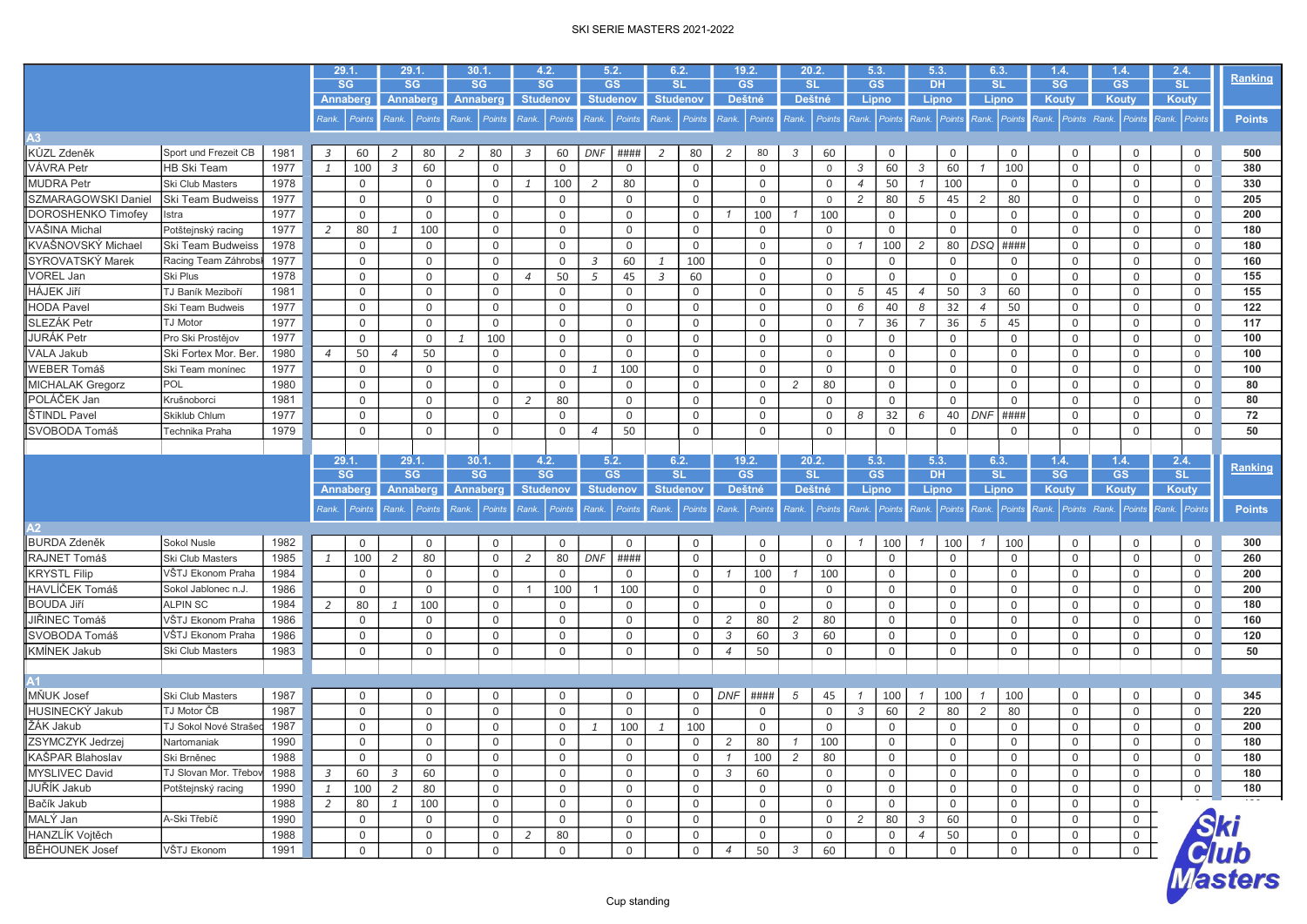| <b>KORCZYNSKI Mateusz</b> | Nartomaniak | 1990 |  |  |  | $\sim$ | 100 |  |  |  |  |  |  |  |  |  |  | $\overline{100}$ |
|---------------------------|-------------|------|--|--|--|--------|-----|--|--|--|--|--|--|--|--|--|--|------------------|
| BARTOŇ Tomáš              | Zubi        | 1990 |  |  |  |        |     |  |  |  |  |  |  |  |  |  |  |                  |
|                           |             |      |  |  |  |        |     |  |  |  |  |  |  |  |  |  |  |                  |

Cup standing

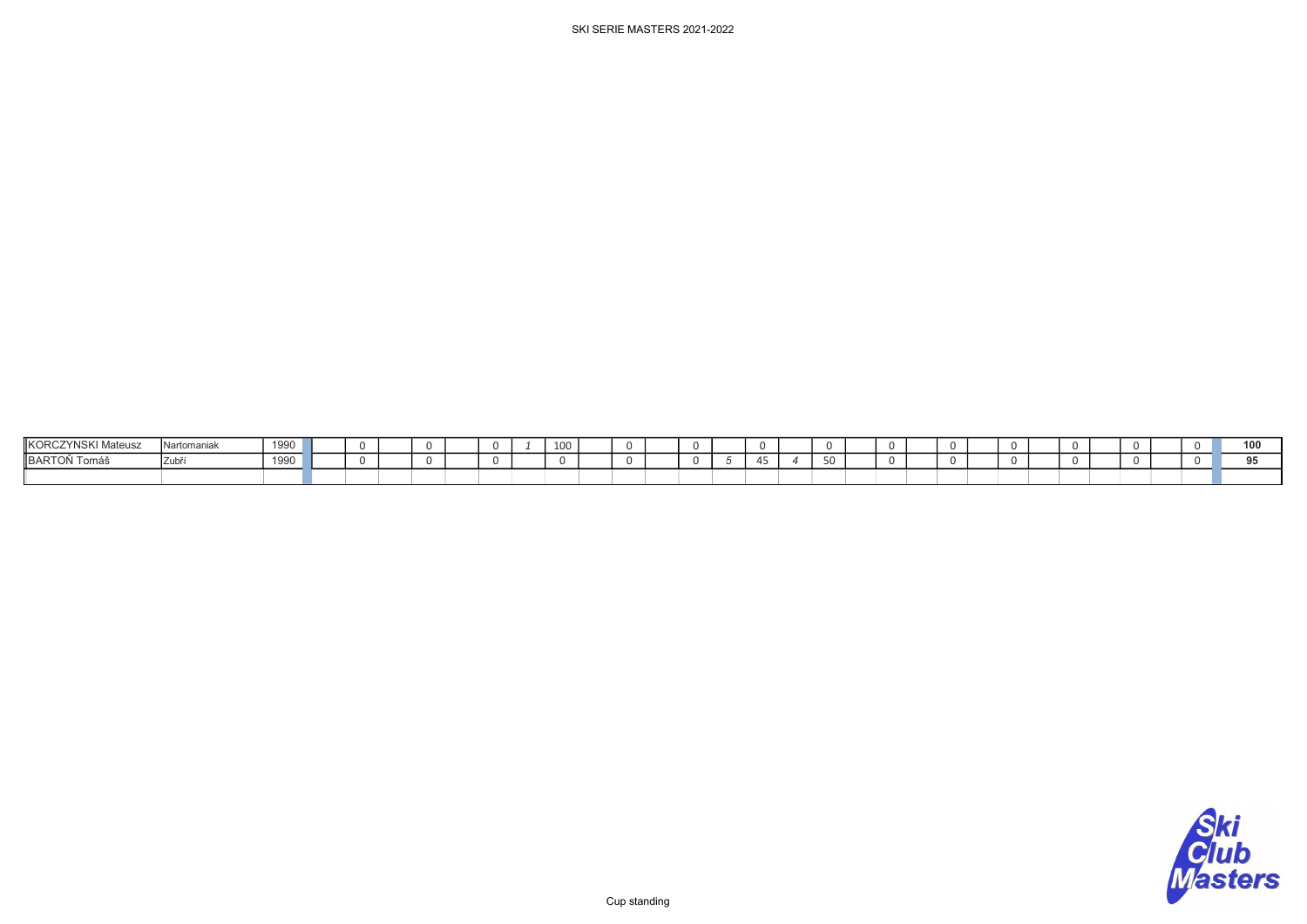|                            |                       |      |                | 29.1.<br><b>SG</b> |                | 29.1<br><b>SG</b> | 30.1<br><b>SG</b> |                 | 4.2.<br><b>SG</b> |               | 5.2.<br><b>GS</b> |              | 6.2.<br><b>SL</b>    |                | 19.2.<br><b>GS</b> | 20.2.<br><b>SL</b> |               | 5.3.<br><b>GS</b> |                | 5.3.<br><b>DH</b> |             | 6.3<br><b>SL</b> |                | 1.4.<br>SG   | 1.4.<br><b>GS</b> |                | 2.4.<br>SL                             | Ranking                        |
|----------------------------|-----------------------|------|----------------|--------------------|----------------|-------------------|-------------------|-----------------|-------------------|---------------|-------------------|--------------|----------------------|----------------|--------------------|--------------------|---------------|-------------------|----------------|-------------------|-------------|------------------|----------------|--------------|-------------------|----------------|----------------------------------------|--------------------------------|
|                            |                       |      |                | <b>Annaberg</b>    |                | <b>Annaberg</b>   | Annaberg          |                 | <b>Studenov</b>   |               | <b>Studenov</b>   |              | <b>Studenov</b>      |                | Deštné             | <b>Deštné</b>      |               | Lipno             |                | Lipno             |             | Lipno            |                | <b>Kouty</b> | Kouty             |                | <b>Kouty</b>                           |                                |
|                            |                       |      | Rank.          | Points             | Rank.          | Points            | Rank. Points      |                 | Rank.             | Points        | Rank. Points      |              | Rank. Points         |                | Rank. Points       |                    | Rank. Points  | Rank. Points      |                | Rank.             | Points      |                  | Rank. Points   |              |                   |                | Rank. Points Rank. Points Rank. Points | <b>Points</b>                  |
| <b>OPEN</b>                |                       |      |                |                    |                |                   |                   |                 |                   |               |                   |              |                      |                |                    |                    |               |                   |                |                   |             |                  |                |              |                   |                |                                        |                                |
| SC.                        |                       |      |                |                    |                |                   |                   |                 |                   |               |                   |              |                      |                |                    |                    |               |                   |                |                   |             |                  |                |              |                   |                |                                        |                                |
| ELIÁŠOVÁ Sabina            | LO Mladosť BB         | 1998 | $\mathbf{1}$   | 100                | $\mathbf{1}$   | 100               |                   | $\overline{0}$  |                   | $\mathbf 0$   |                   | $\mathbf 0$  | $\mathbf 0$          |                | $\mathbf 0$        | $\mathcal I$       | 100           |                   | 0              |                   | $\Omega$    |                  | 0              | $\mathbf 0$  |                   | 0              | $\mathsf{O}$                           | 300                            |
| NOVÁČKOVÁ Karolína         | TJ Slavoj Plzeň       | 2005 |                | 0                  |                | 0                 |                   | $\mathsf{O}$    |                   | $\mathbf 0$   |                   | $\mathbf 0$  | $\mathbf 0$          |                | $\mathbf 0$        |                    | $\mathbf 0$   | $\overline{1}$    | 100            | 8                 | 32          |                  | 100            | 0            |                   | 0              | $\mathbf 0$                            | 232                            |
| HENDRYCHOVÁ Sylvie         | LO TJ Motor Čes. Bud  | 2002 |                | 0                  |                | 0                 |                   | $\mathsf{O}$    |                   | $\mathbf 0$   |                   | $\mathbf 0$  | $\mathbf 0$          |                | $\mathbf 0$        |                    | $\mathbf 0$   | 3                 | 60             | $\overline{1}$    | 100         | 3                | 60             | $\mathbf 0$  |                   | 0              | $\mathbf 0$                            | 220                            |
| HÁJKOVÁ Kateřina           | SKI TEAM Č. Třeb      | 1999 |                | 0                  |                | 0                 |                   | $\mathbf 0$     |                   | $\mathbf 0$   |                   | $\mathbf 0$  | $\mathbf 0$          | $\mathcal I$   | 100                | $\overline{2}$     | 80            |                   | $\mathbf 0$    |                   | $\Omega$    |                  | $\mathsf{O}$   | $\mathbf 0$  |                   | 0              | $\mathbf 0$                            | 180                            |
| JOZLOVÁ Daniela            | HB Ski team           | 2002 |                | 0                  |                | 0                 |                   | $\mathsf{O}$    |                   | $\mathbf 0$   |                   | $\mathbf 0$  | $\mathbf 0$          |                | 0                  |                    | $\mathbf 0$   | $\overline{4}$    | 50             | $\overline{4}$    | 50          | 2                | 80             | 0            |                   | 0              | $\mathsf{O}$                           | 180                            |
| MAŠKOVÁ Tereza             | <b>SK Lipno</b>       | 2005 |                | 0                  |                | 0                 |                   | $\mathsf{O}$    |                   | $\mathbf 0$   |                   | $\mathbf 0$  | $\mathbf 0$          |                | $\mathbf 0$        |                    | $\mathbf 0$   | $\overline{c}$    | 80             | 5                 | 45          | 5                | 45             | $\mathbf 0$  |                   | 0              | $\mathbf 0$                            | 170                            |
| ZIMOVÁ Eliška              | Ski klub Písek        | 1998 |                | 0                  |                | 0                 |                   | $\mathsf{O}$    |                   | $\mathbf 0$   |                   | $\mathbf 0$  | $\mathbf 0$          |                | $\mathbf 0$        |                    | $\mathbf 0$   | 6                 | 40             | $\overline{2}$    | 80          | $\overline{4}$   | 50             | 0            |                   | 0              | $\mathbf 0$                            | 170                            |
| SVOBODOVÁ Sára             | Ski Vyšší Brod        | 2005 |                | 0                  |                | 0                 |                   | $\mathsf{O}$    |                   | $\mathsf 0$   |                   | $\mathbf 0$  | $\mathsf 0$          | $\overline{4}$ | 50                 |                    | $\mathbf 0$   | 10                | 26             | $\mathcal{S}$     | 60          |                  | $\mathbf 0$    | $\mathbf 0$  |                   | 0              | $\mathbf 0$                            | 136                            |
| POTŠTEJNSKÁ Lucie          | Potštejnský Racing    | 2004 |                | 0                  |                | 0                 |                   | $\mathsf{O}$    |                   | $\mathbf 0$   | $\overline{3}$    | 60           | $\mathbf 0$          | 3              | 60                 |                    | $\mathbf 0$   |                   | $\mathbf 0$    |                   | $\mathbf 0$ |                  | $\mathbf 0$    | 0            |                   | 0              | $\mathbf 0$                            | 120                            |
| ŠKOLOVÁ Michaela           | ČB-Pasov              | 1999 |                | 0                  |                | 0                 |                   | $\mathsf{O}$    |                   | $\mathsf 0$   |                   | $\mathbf 0$  | $\mathbf 0$          |                | $\mathbf 0$        |                    | $\mathbf 0$   | 9                 | 29             | $\overline{7}$    | 36          | 6                | 40             | $\mathbf 0$  |                   | 0              | $\mathbf 0$                            | 105                            |
| HICKLOVÁ Zdeňka            | SKI TEAM Č. Třeb      | 2000 |                | 0                  |                | 0                 |                   | $\mathsf{O}$    |                   | $\mathsf 0$   | $\overline{1}$    | 100          | $\mathsf 0$          |                | $\mathbf 0$        |                    | $\mathbf 0$   |                   | $\mathbf 0$    |                   | $\mathbf 0$ |                  | $\mathsf{O}$   | $\mathbf 0$  |                   | 0              | $\mathbf 0$                            | 100                            |
| HAVLOVÁ Barbora            | ČB-Pasov              | 1999 |                | 0                  |                | 0                 |                   | $\mathsf{O}$    |                   | $\mathbf 0$   |                   | $\mathbf 0$  | $\mathbf 0$          |                | $\mathbf 0$        |                    | $\mathbf 0$   | $\overline{7}$    | 36             | 10                | 26          | 8                | 32             | 0            |                   | 0              | $\mathbf 0$                            | 94                             |
| KRAJČÍRIKOVÁ Sabina        | Potštejnský racing    | 1997 |                | 0                  |                | 0                 |                   | $\mathsf{O}$    |                   | $\mathbf 0$   |                   | $\mathbf 0$  | $\mathbf 0$          | $\overline{2}$ | 80                 |                    | $\mathbf 0$   |                   | 0              |                   | $\mathbf 0$ |                  | $\mathbf 0$    | $\mathbf 0$  |                   | 0              | $\mathbf 0$                            | 80                             |
| MATOUŠKOVÁ Anežka          | TJ Sokol Jablonec n.J | 2003 |                | 0                  |                | 0                 |                   | $\mathsf{O}$    |                   | $\mathbf 0$   | 2                 | 80           | $\mathsf 0$          |                | 0                  |                    | $\mathsf 0$   |                   | 0              |                   | $\mathbf 0$ |                  | $\overline{0}$ | $\mathbf 0$  |                   | 0              | $\mathbf 0$                            | 80                             |
| PRÜHEROVÁ Rozálie          | SKI-CLUB LIPNO        | 1997 |                | 0                  |                | 0                 |                   | $\mathsf{O}$    |                   | $\mathbf 0$   |                   | $\mathbf 0$  | $\mathbf 0$          |                | $\mathbf 0$        |                    | $\mathbf 0$   |                   | 0              | 6                 | 40          | $\overline{7}$   | 36             | $\mathbf 0$  |                   | 0              | $\mathbf 0$                            | 76                             |
| JANDOVÁ Markéta            | Ski klub Lipno        | 2001 |                | 0                  |                | 0                 |                   | 0               |                   | $\mathbf 0$   |                   | $\mathbf 0$  | $\mathbf 0$          |                | $\Omega$           |                    | $\mathbf 0$   | 5                 | 45             | 11                | 24          |                  | 0              | 0            |                   | 0              | 0                                      | 69                             |
| BÍLKOVÁ Adéla              | T.O.Yukon             | 2000 |                | 0                  |                | 0                 |                   | $\mathsf{O}$    |                   | $\mathbf 0$   |                   | $\mathsf{O}$ | $\mathsf 0$          |                | $\mathsf{O}$       |                    | $\mathbf 0$   | 8                 | 32             | 9                 | 29          |                  | 0              | 0            |                   | 0              | 0                                      | 61                             |
| PRÜHEROVÁ Alžběta          | SKI-CLUB LIPNO        | 1996 |                | $\mathbf 0$        |                | 0                 |                   | $\mathsf{O}$    |                   | $\mathsf 0$   |                   | $\mathbf 0$  | $\mathbf 0$          |                | $\Omega$           |                    | $\mathbf 0$   |                   | 0              | 12                | 22          |                  | $\mathbf 0$    | $\mathbf 0$  |                   | 0              | $\Omega$                               | 22                             |
|                            |                       |      |                |                    |                |                   |                   |                 |                   |               |                   |              |                      |                |                    |                    |               |                   |                |                   |             |                  |                |              |                   |                |                                        |                                |
|                            |                       |      |                | 29.1.              |                | 29.1.             | 30.1.             |                 | 4.2.              |               | 5.2.              |              | 6.2.                 |                | 19.2.              | 20.2.              |               | 5.3.              |                | 5.3.              |             | 6.3.             |                | 1.4.         | 1.4.              |                | 2.4.                                   |                                |
|                            |                       |      |                | SG                 |                | <b>SG</b>         | <b>SG</b>         |                 | SG                |               | <b>GS</b>         |              | <b>SL</b>            |                | GS                 | <b>SL</b>          |               | GS                |                | <b>DH</b>         |             | <b>SL</b>        |                | <b>SG</b>    | GS                |                | SL                                     | Ranking                        |
|                            |                       |      |                | <b>Annaberg</b>    |                | <b>Annaberg</b>   |                   | <b>Annaberg</b> | <b>Studenov</b>   |               | <b>Studenov</b>   |              | <b>Studenov</b>      |                | Deštné             |                    | <b>Deštné</b> | Lipno             |                | Lipno             |             | Lipno            |                | Kouty        | Kouty             |                | <b>Kouty</b>                           |                                |
|                            |                       |      | Rank.          | Points             | Rank.          | Points            | Rank.             | Points          | Rank.             | <b>Points</b> | Rank. Points      |              | Rank.<br>Points      | Rank.          | Points             | Rank.              | Points        | Rank.             | Points         | Rank.             | Points      | Rank.            | Points         | Rank.        | Points Rank.      | <b>Points</b>  | Rank. Points                           | <b>Points</b>                  |
| <b>MO</b>                  |                       |      |                |                    |                |                   |                   |                 |                   |               |                   |              |                      |                |                    |                    |               |                   |                |                   |             |                  |                |              |                   |                |                                        |                                |
|                            |                       |      |                |                    |                |                   |                   |                 |                   |               |                   |              |                      |                |                    |                    |               |                   |                |                   |             |                  |                |              |                   |                |                                        |                                |
| PROVAZNÍK Erik             | Ski Club Masters      | 1992 | $\mathbf{1}$   | 100                | $\mathbf{1}$   | 100               |                   | 100             | <b>DNF</b>        | ####          |                   | 100          | 50<br>$\overline{4}$ | $\overline{1}$ | 100                | $\overline{c}$     | 80            |                   | 0              |                   | $\mathbf 0$ |                  | $\mathbf 0$    | $\mathbf 0$  |                   | 0              | $\mathbf 0$                            | 630                            |
|                            |                       |      |                | 60                 | $\overline{3}$ | 60<br>45          |                   | $\mathbf 0$     | $\mathbf{1}$      | 100           | $\overline{4}$    | 50           | $\mathbf 0$          |                | $\Omega$           |                    | $\mathbf 0$   | 3                 | $\mathbf 0$    | $\overline{1}$    | 100         | 5                | 45             | $\mathbf 0$  |                   | 0              | $\mathbf 0$                            | 415<br>365                     |
| <b>TRNKA Tadeáš</b>        | XtremeSport Karlovy   | 1995 | $\overline{3}$ |                    |                |                   |                   | $\mathbf 0$     |                   | $\mathbf 0$   |                   | $\mathbf 0$  | 100<br>$\mathbf{1}$  | 2              | 80                 |                    | 100           |                   | $\Omega$       |                   | 0           |                  | 0              | 0            |                   |                |                                        |                                |
| TLUSTOŠ Pavel              | LVV Vysočina          | 2002 | 6              | 40                 | 5              |                   |                   |                 |                   |               |                   |              |                      |                |                    |                    |               |                   |                |                   |             |                  |                |              |                   | 0              | $\mathbf 0$                            |                                |
| VÁVRA Matěj                | <b>HB Ski Team</b>    | 2005 | 5              | 45                 | DNF            | ####              |                   | $\mathsf{O}$    |                   | $\mathbf 0$   |                   | $\mathbf 0$  | $\mathsf 0$          |                | $\mathsf{O}$       |                    | $\mathsf 0$   | $\overline{4}$    | 50             | $\overline{c}$    | 80          | 3                | 60             | $\mathbf 0$  |                   | 0              | $\mathbf 0$                            | 235                            |
| <b>SZMARAGOWSKI Daniel</b> | Ski Team Budweis      | 2005 |                | $\mathbf 0$        |                | 0                 |                   | $\mathsf{O}$    |                   | $\mathsf 0$   |                   | $\mathbf 0$  | $\mathbf 0$          |                | $\mathbf 0$        |                    | $\mathbf 0$   | $\overline{1}$    | 100            | $\overline{4}$    | 50          | $\overline{c}$   | 80             | $\mathbf 0$  |                   | 0              | $\mathbf 0$                            | 230                            |
| KALMAN Jakub               | Potštejnský racing    | 1996 | $\overline{4}$ | 50                 | 2              | 80                |                   | $\mathsf{O}$    |                   | $\mathbf 0$   |                   | $\mathbf 0$  | $\mathbf 0$          | 5              | 45                 | 5                  | 45            |                   | $\mathsf{O}$   |                   | 0           |                  | 0              | 0            |                   | 0              | $\mathbf 0$                            | 220                            |
| VŠETEČKA Jan               | FSC Dvůr Králové      | 2005 |                | 0                  |                | 0                 |                   | $\mathsf{O}$    | 3                 | 60            | $\overline{7}$    | 36           | 80<br>2              |                | $\mathbf 0$        | 6                  | 40            |                   | $\mathbf 0$    |                   | $\mathbf 0$ |                  | $\mathbf 0$    | $\mathsf{O}$ |                   | 0              | $\mathsf{O}$                           | 216                            |
| VORÁČEK Jiří               | Ski Klub Lipno        | 1997 |                | 0                  |                | 0                 |                   | $\mathsf{O}$    |                   | $\mathbf 0$   |                   | $\mathbf 0$  | $\mathbf 0$          |                | $\mathbf 0$        |                    | $\mathbf 0$   | 5                 | 45             | $\mathcal{S}$     | 60          | $\mathcal I$     | 100            | $\mathbf 0$  |                   | 0              | $\mathbf 0$                            | 205                            |
| POTŠTEJNSKÝ Tomáš          | SKI TEAM Č. Třeb.     | 1997 |                | 0                  |                | 0                 |                   | $\mathsf{O}$    |                   | $\mathbf 0$   | 2                 | 80           | $\mathbf 0$          | $\overline{7}$ | 36                 | $\overline{4}$     | 50            |                   | $\mathbf 0$    |                   | $\mathbf 0$ |                  | 0              | $\mathbf 0$  |                   | 0              | $\mathbf 0$                            | 166                            |
| <b>TOLAR Jakub</b>         | Sokol Špičák          | 1993 |                | 0                  |                | 0                 |                   | $\mathsf{O}$    |                   | $\mathbf 0$   |                   | $\mathbf 0$  | $\mathbf 0$          |                | $\mathbf 0$        |                    | $\mathsf 0$   | 2                 | 80             | 8                 | 32          | $\overline{4}$   | 50             | $\mathbf 0$  |                   | 0              | $\mathbf 0$                            | 162                            |
| NEUŽIL Jakub               | TJ Vodní stavby       | 1993 |                | 0                  |                | $\mathsf{O}$      |                   | $\mathsf{O}$    | $\overline{4}$    | 50            | 6                 | 40           | 60<br>$\overline{3}$ |                | $\mathbf 0$        |                    | $\mathbf 0$   |                   | $\mathbf 0$    |                   | $\mathbf 0$ |                  | $\mathbf 0$    | $\mathbf 0$  |                   | 0              | $\mathbf 0$                            | 150                            |
| ČERVA Jan                  | TJ Sokol Frýdštejn    | 2001 |                | 0                  |                | 0                 |                   | $\mathbf 0$     | 2                 | 80            | 5                 | 45           | $\mathbf 0$          |                | $\mathbf 0$        |                    | $\mathbf 0$   |                   | $\mathbf 0$    |                   | $\mathbf 0$ |                  | 0              | $\mathbf 0$  |                   | 0              | $\mathbf 0$                            | 125                            |
| HUSINECKÝ Tadeáš           | TJ Motor ČB           | 2003 |                | 0                  |                | 0                 |                   | $\mathsf{O}$    |                   | $\mathbf 0$   |                   | $\mathsf{O}$ | $\mathbf 0$          |                | $\mathbf 0$        |                    | $\mathbf 0$   | 7                 | 36             | 5                 | 45          | 6                | 40             | $\mathbf 0$  |                   | 0              | $\mathbf 0$                            | 121                            |
| KUKLIS Jakub               | Nartomaniak           | 2001 |                | 0                  |                | 0                 |                   | $\mathsf{O}$    |                   | 0             |                   | $\mathsf{O}$ | $\mathbf 0$          | $\overline{4}$ | 50                 | 3                  | 60            |                   | $\mathbf 0$    |                   | 0           |                  | 0              | $\mathbf 0$  |                   | 0              | $\mathbf 0$                            | 110                            |
| FIC Jaromír                | Harfasport            | 2005 |                | 0                  |                | 0                 |                   | 0               |                   | 0             | 3                 | 60           | 0                    | 8              | 32                 |                    | 0             |                   | $\mathbf{0}$   |                   | 0           |                  | 0              | 0            |                   | 0              | 0                                      | 92                             |
| ELIÁŠ Radim                | SKI TEAM Č. Třeb.     | 1992 | $\overline{2}$ | 80                 |                | 0                 |                   | $\mathsf{O}$    |                   | $\mathbf 0$   |                   | $\mathsf{O}$ | $\mathbf 0$          |                | $\mathbf 0$        | $DNF$ ####         |               |                   | $\overline{0}$ |                   | $\mathbf 0$ |                  | $\overline{0}$ | $\mathbf 0$  |                   | 0              | $\mathbf 0$                            | 80                             |
| BARTŮŠEK Tomáš             | TJ Motor ČB           | 2004 |                | 0                  |                | 0                 |                   | 0               |                   | $\mathbf 0$   |                   | $\mathbf 0$  | $\mathbf 0$          |                | $\mathbf 0$        |                    | $\mathbf 0$   | 6                 | 40             | 6                 | 40          |                  | $\mathbf{0}$   | 0            |                   | 0              | $\mathsf{O}$                           | 80                             |
| STŘÍTECKÝ Rudolf           | <b>STB</b>            | 2005 |                | 0                  |                | 0                 |                   | 0               |                   | 0             |                   | 0            | $\mathbf 0$          |                | $\mathbf 0$        |                    | $\mathbf 0$   | 8                 | 32             | 9                 | 29          |                  | 0              | 0            |                   | $\mathbf 0$    |                                        |                                |
| KADĚRKA Alfréd             | Ski Petříkov          | 2005 |                | 0                  |                | 0                 |                   | $\mathsf{O}$    |                   | 0             |                   | 0            | $\mathbf 0$          | $\mathcal{S}$  | 60                 | $DNF$ ####         |               |                   | 0              |                   | 0           |                  | 0              | 0            |                   | $\mathsf{O}$   |                                        |                                |
| <b>HICKL Milan</b>         | SKI TEAM Č. Třeb.     | 1992 |                | 0                  |                | 0                 |                   | $\mathsf{O}$    |                   | 0             | DNF               | ####         | $\mathbf 0$          | 6              | 40                 |                    | 0             |                   | 0              |                   | 0           |                  | 0              | 0            |                   | 0              |                                        |                                |
| ČIHOVSKÝ Šimon             | Ski Club Lipno        | 2003 |                | 0                  |                | 0                 |                   | $\mathsf{O}$    |                   | $\mathbf 0$   |                   | 0            | $\mathsf{O}$         |                | 0                  |                    | $\mathbf 0$   | DSQ               | ####           | $\overline{7}$    |             | 36   DSQ   ####  |                | $\mathsf{O}$ |                   | $\overline{0}$ |                                        | <i>Ski<br/>Club</i><br>Masters |